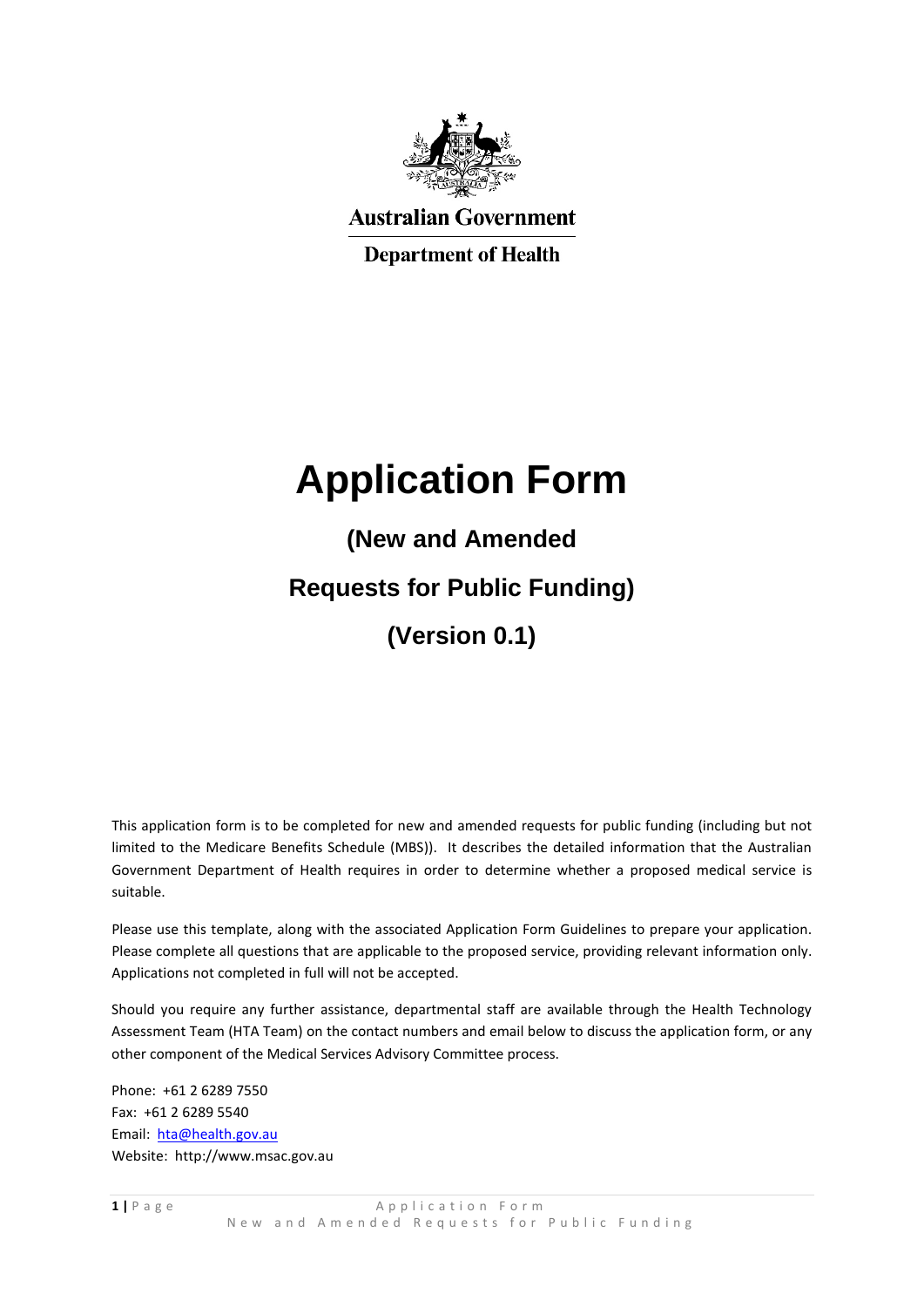# **PART 1 – APPLICANT DETAILS**

## **1. Applicant details (primary and alternative contacts)**

| Corporation / partnership details<br>(where relevant): | Interventional Radiology Society of Australasia |
|--------------------------------------------------------|-------------------------------------------------|
| Corporation name:                                      | <b>REDACTED</b>                                 |
| ABN:                                                   | <b>REDACTED</b>                                 |
| Business trading name:                                 | <b>REDACTED</b>                                 |
| Primary contact name:                                  | <b>REDACTED</b>                                 |
| Primary contact numbers:                               |                                                 |
| Business:                                              | <b>REDACTED</b>                                 |
| Mobile:                                                | <b>REDACTED</b>                                 |
| Email:                                                 | <b>REDACTED</b>                                 |
| Alternative contact name:                              | <b>REDACTED</b>                                 |
| Alternative contact numbers:                           |                                                 |
| Business:                                              | <b>REDACTED</b>                                 |
| Mobile:                                                | <b>REDACTED</b>                                 |
| Email:                                                 | <b>REDACTED</b>                                 |

# **2. (a) Are you a lobbyist acting on behalf of an Applicant?**

| Yes: |   |
|------|---|
| No:  | x |

## **(b) If yes, are you listed on the Register of Lobbyists?**

| Yes |  |
|-----|--|
| No: |  |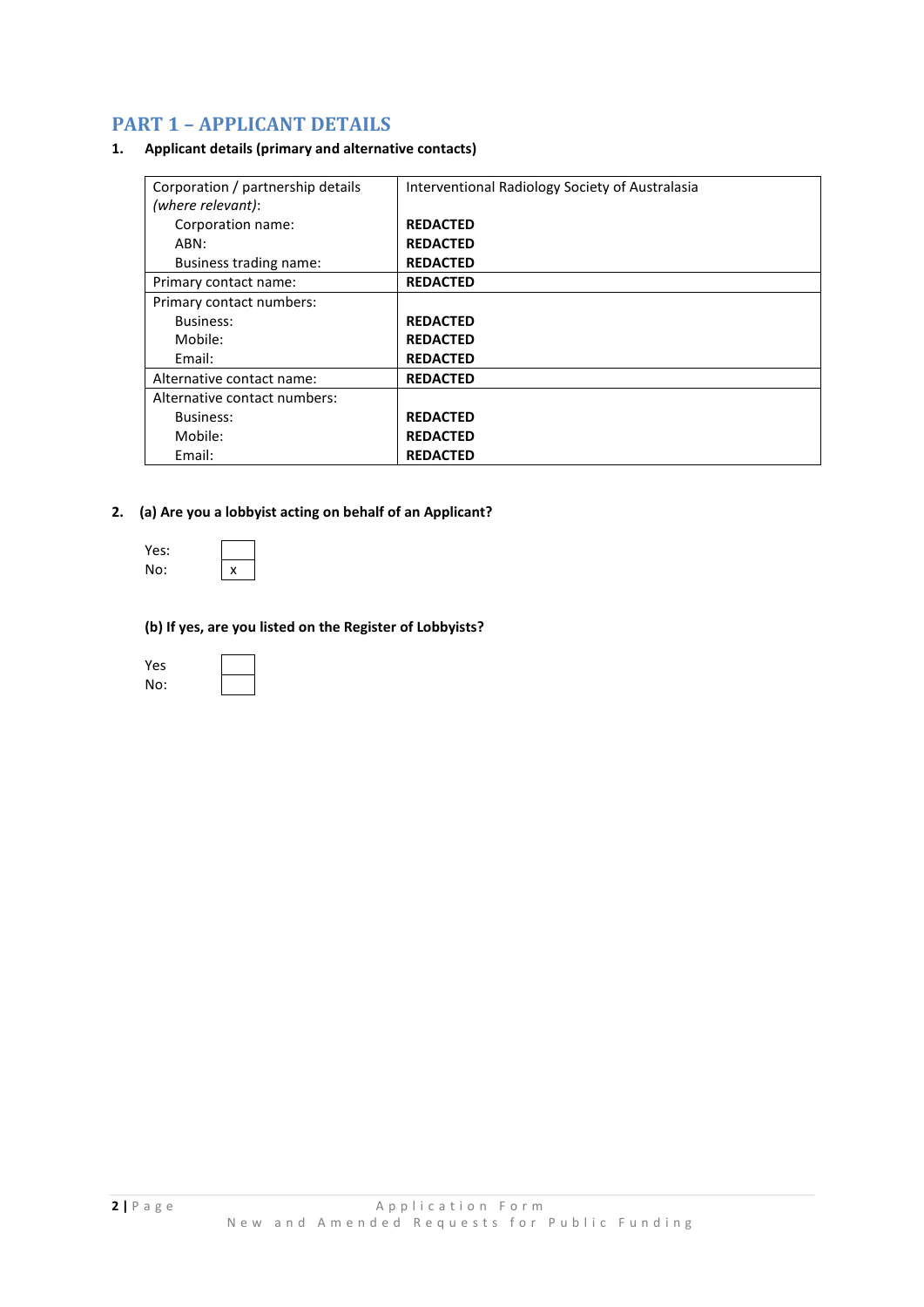# **PART 2 – INFORMATION ABOUT THE PROPOSED MEDICAL SERVICE**

# **3. Application title**

Vertebroplasty for severely painful osteoporotic vertebral fractures of less than 6 weeks duration

# **4. Provide a succinct description of the medical condition relevant to the proposed service** *(no more than 150 words – further information will be requested in Part 6 of the Application Form)*

Osteoporotic vertebral fractures are increasingly prevalent as the population ages. Most osteoporotic vertebral fractures cause mild or moderate symptoms and do not require intervention. A small but significant subset of patients experience severe pain and loss of function following the fracture. This can cause loss of independence and hospitalisation. Vertebroplasty can be used to provide pain relief when the pain is severe and poorly controlled by medication, and when the fracture is less than 6 weeks in duration. The alternative, larger dose of opiate analgesics causes many side effects in this patient group including delirium, nausea, constipation and increased propensity to falls. This patient group includes both outpatients and inpatients. The assumption that pain due to osteoporotic spinal fractures is selflimiting is incorrect in this patient sub-group with poor outcomes at 6 months in the placebo group of the VAPOUR trial.

# **5. Provide a succinct description of the proposed medical service** *(no more than 150 words – further information will be requested in Part 6 of the Application Form)*

The procedure is performed in an Interventional Radiology suite using local anaesthesia. High quality fluoroscopic imaging is required. A needle is passed through the skin of the back and into the fractured vertebral body. The trabecular space of the vertebral body is progressively filled with polymethyl methacrylate (PMMA) using fluoroscopic imaging to guide the injection. The procedure is terminated when the vertebral body has an adequate distribution of PMMA to stabilise the fractured vertebral body (distribution from superior to inferior endplate and anterior cortex to posterior third of vertebral body in lateral projection and from pedicle to pedicle in frontal projection), or if PMMA begins to extravasate outside of the bone. The patient can be mobilised after 2 hours and outpatients can be discharged home at this time.

## **6. (a) Is this a request for MBS funding?**

| Yes: | x |
|------|---|
| No:  |   |

**(b) If yes, is the medical service(s) proposed to be covered under an existing MBS item number(s) or is a new MBS item(s) being sought altogether?**

| Amendment to existing MBS item(s): |   |
|------------------------------------|---|
| New MBS item(s):                   | x |

**(c) If an amendment to an existing item(s) is being sought, please list the relevant MBS item number(s) that are to be amended to include the proposed medical service:**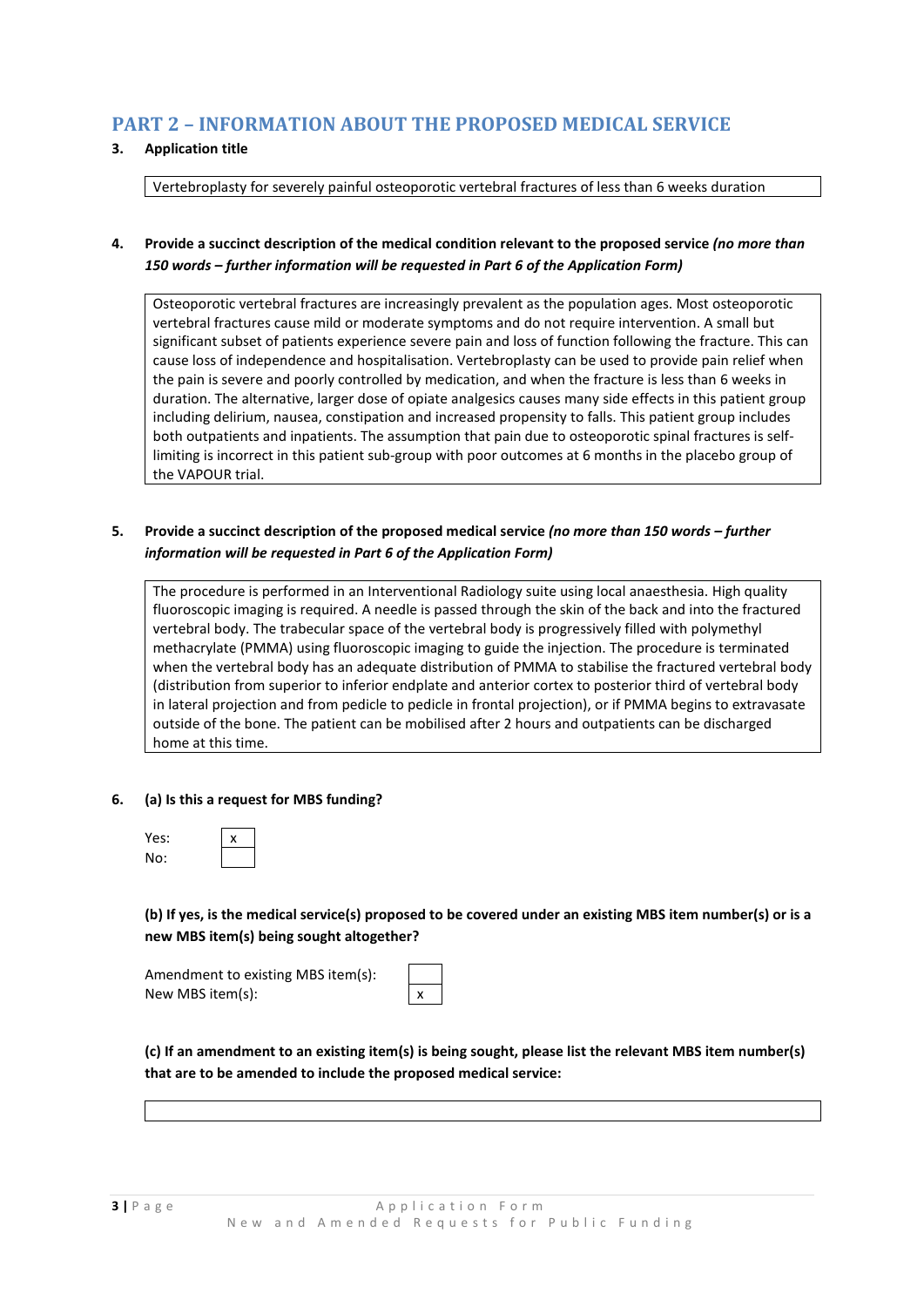# **(d) If an amendment to an existing item(s) is being sought, what is the nature of the amendment(s)?**

- i. An amendment to the way the service is clinically delivered under the existing item(s)
- ii. An amendment to the patient population under the existing item(s)
- iii. An amendment to the schedule fee of the existing item(s)
- iv. An amendment to the time and complexity of an existing item(s)
- v. Access to an existing item(s) by a different health practitioner group
- vi. Minor amendments to the item descriptor that does not affect how the service is delivered
- vii. An amendment to an existing specific single consultation item
- viii. An amendment to an existing global consultation item(s)
- ix. Other (please describe below)

#### **(e) If a new item(s) is being requested, what is the nature of the change to the MBS being sought?**

- i. A new item which also seeks to allow access to the MBS for a specific health practitioner group
- ii. A new item that is proposing a way of clinically delivering a service that is new to the MBS (in terms of new technology and / or population)
- iii. A new item for a specific single consultation item
- iv. A new item for a global consultation item(s)

## **(f) Is the proposed service seeking public funding other than the MBS?**

| Yes: |   |
|------|---|
| No:  | x |

#### **(g) If yes, please advise:**

## **7. What is the type of service:**

Therapeutic medical service x Investigative medical service Single consultation medical service Global consultation medical service Allied health service Co-dependent technology Hybrid health technology

| X |  |
|---|--|
|   |  |
|   |  |
|   |  |
|   |  |
|   |  |
|   |  |

# **8. For investigative services, advise the specific purpose of performing the service** *(which could be one or more of the following)***:**

- i To be used as a screening tool in asymptomatic populations
- ii. Assists in establishing a diagnosis in symptomatic patients
- iii. Provides information about prognosis

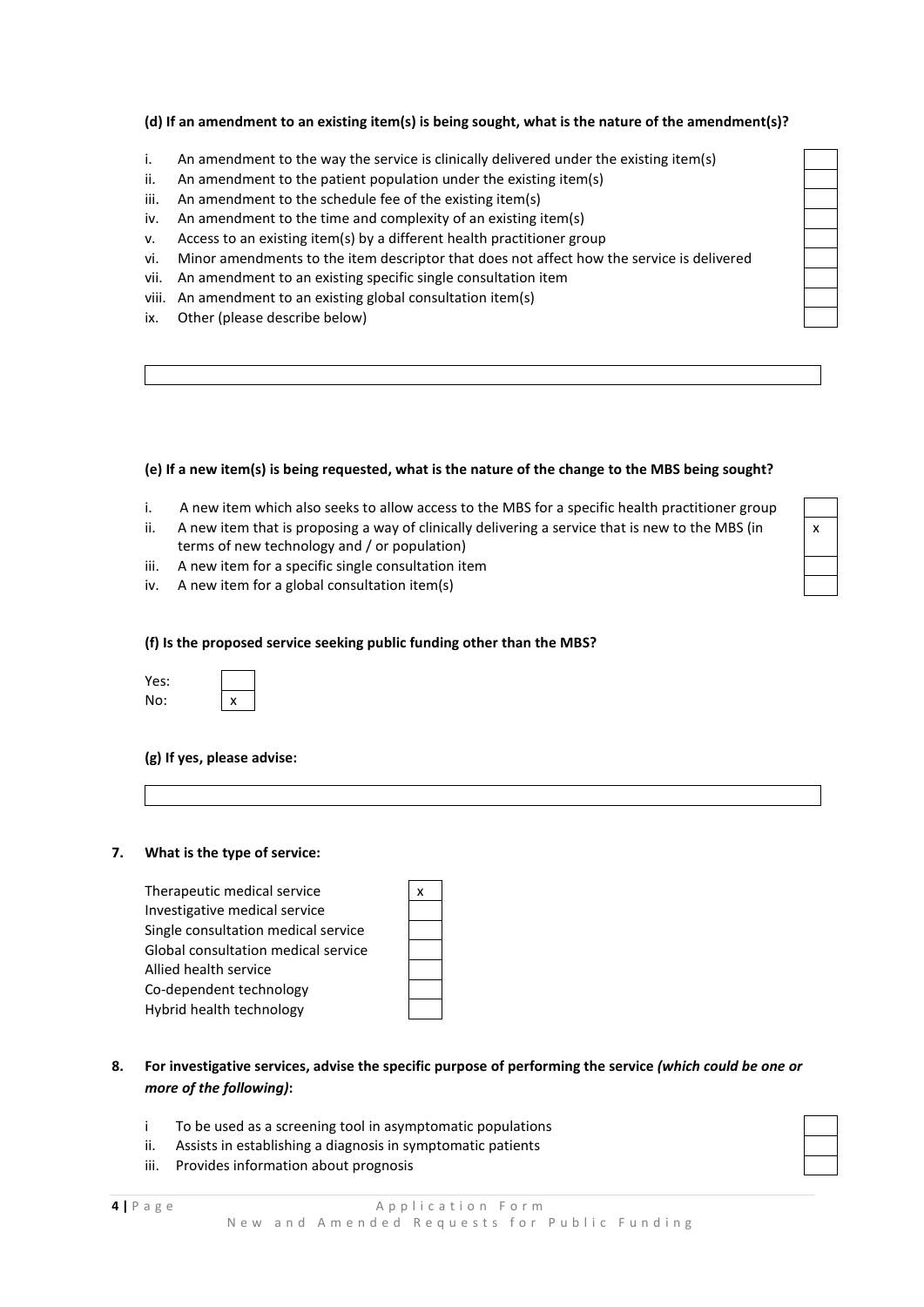- iv. Identifies a patient as suitable for therapy by predicting a variation in the effect of the therapy
- v. Monitors a patient over time to assess treatment response and guide subsequent treatment decisions
- **9. Does your service rely on another medical product to achieve or to enhance its intended effect?**

| Pharmaceutical / Biological |   |
|-----------------------------|---|
| Prosthesis or device        | X |
| No                          |   |

**10. (a) If the proposed service has a pharmaceutical component to it, is it already covered under an existing Pharmaceutical Benefits Scheme (PBS) listing?**

| Yes |  |
|-----|--|
| No  |  |

**(b) If yes, please list the relevant PBS item code(s)?**

**(c) If no, is an application (submission) in the process of being considered by the Pharmaceutical Benefits Advisory Committee (PBAC)?**

Yes (please provide PBAC submission item number below) No

**(d) If you are seeking both MBS and PBS listing, what is the trade name and generic name of the pharmaceutical?**

| Trade.<br>name  |  |
|-----------------|--|
| Generic<br>name |  |

**11. (a) If the proposed service is dependent on the use of a prosthesis, is it already included on the Prostheses List?**

| Yes | x |
|-----|---|
| No  |   |

**(b) If yes, please provide the following information (where relevant):** 

Billing code(s) Trade name of prostheses Clinical name of prostheses Other device components delivered as part of the service

| OH503, OH171, JJ609, SY429, HW577                               |
|-----------------------------------------------------------------|
| G21Kit, Mendec Kit, vertebroplasty system, Vertecem, Avamax Kit |
| PMMA with complex delivery system                               |
| These are appropriate PMMA kits for vertebroplasty which are    |
| already listed                                                  |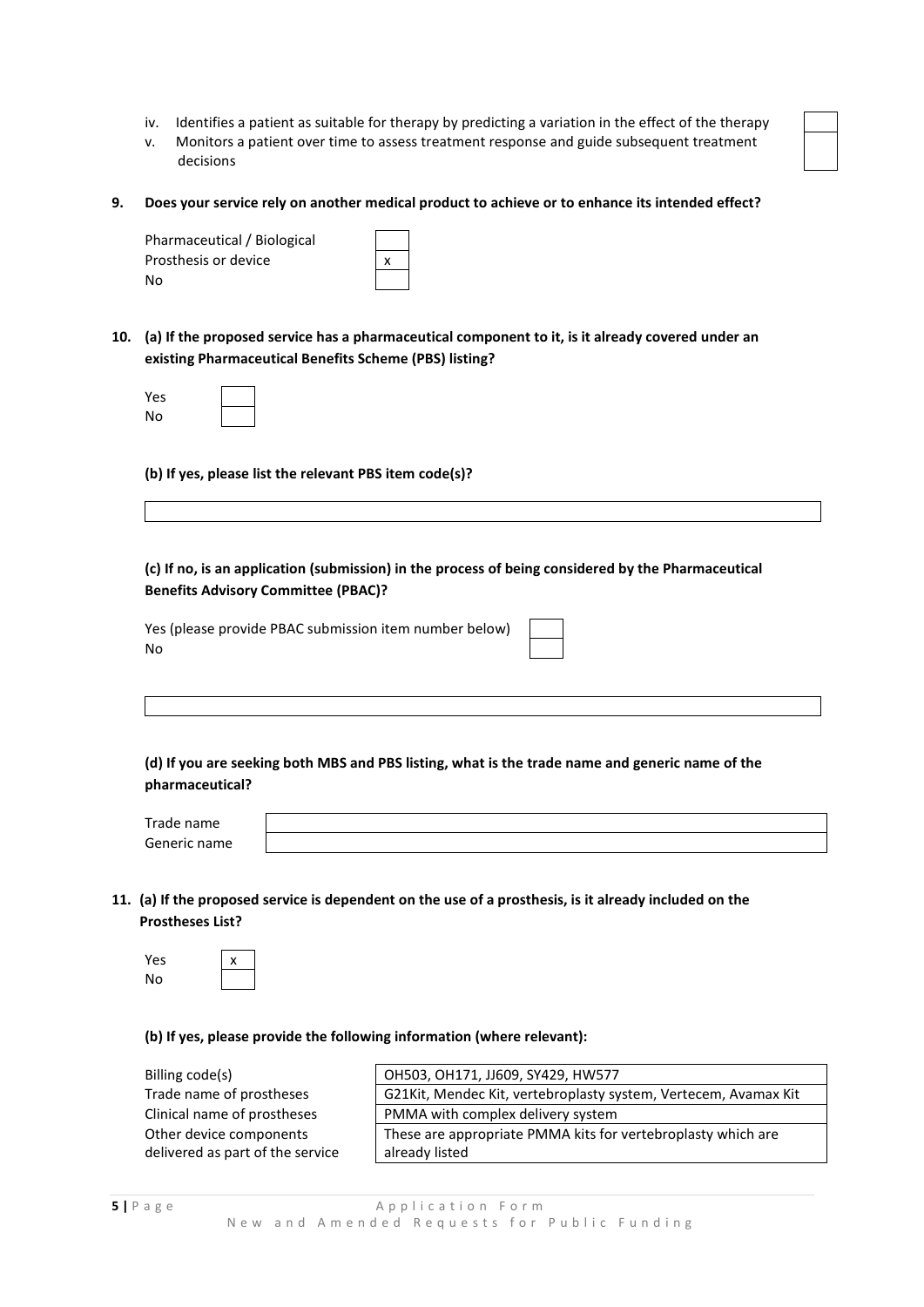**(c) If no, is an application in the process of being considered by a Clinical Advisory Group or the Prostheses List Advisory Committee (PLAC)?**

| Yes |  |  |
|-----|--|--|
| No  |  |  |

**(d) Are there any other sponsor(s) and / or manufacturer(s) that have a similar prosthesis or device component in the Australian market place which this application is relevant to?**

| Yes |   |
|-----|---|
| No  | X |

**(e) If yes, please provide the name(s) of the sponsor(s) and / or manufacturer(s).** 

## **12. Please identify any single and / or multi-use consumables delivered as part of the service?**

Multi-use consumables

Single use consumables Skin antiseptic, sterile drapes, sterile gown and gloves for operator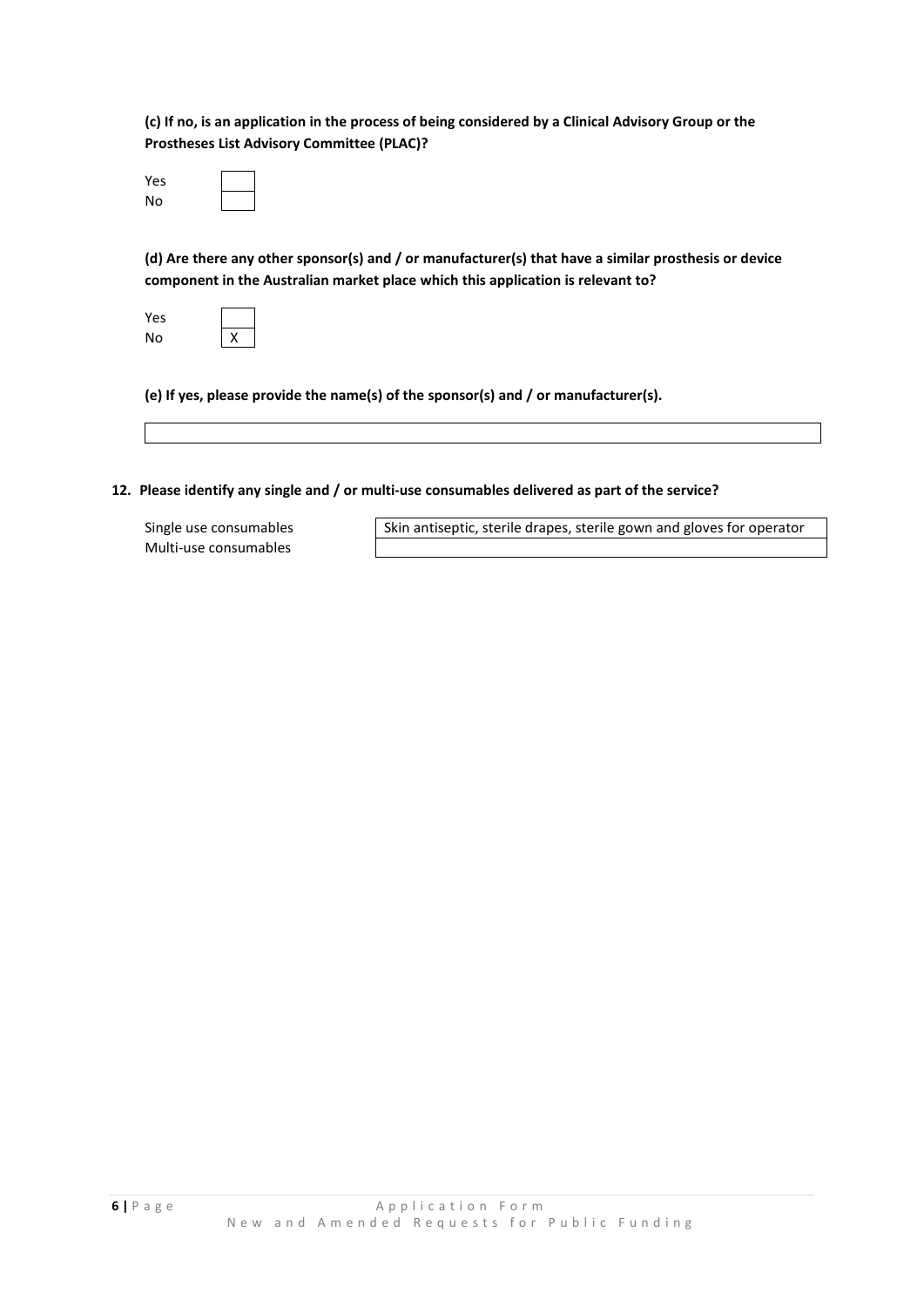# **PART 3 – INFORMATION ABOUT REGULATORY REQUIREMENTS**

**13. (a) If the proposed medical service involves the use of a medical device, in-vitro diagnostic test, pharmaceutical product, radioactive tracer or any other type of therapeutic good, please provide the following details:**

| Type of therapeutic good |
|--------------------------|
| Manufacturer's name      |
| Sponsor's name           |

PMMA cement with complex delivery system

Orthotec, Johnsons and Johnson T/A DePuy Synthes, Stryker

**(b) Is the medical device classified by the TGA as either a Class III or Active Implantable Medical Device (AIMD) against the TGA regulatory scheme for devices?**

| Class III |   |
|-----------|---|
| AIMD      |   |
| N/A       | X |

**14. (a) Is the therapeutic good to be used in the service exempt from the regulatory requirements of the**  *Therapeutic Goods Act 1989***?**

| Yes |   |
|-----|---|
| No  | x |

If yes, please provide supporting documentation as an attachment to this application form

**(b) If no, has it been listed or registered or included in the Australian Register of Therapeutic Goods (ARTG) by the Therapeutic Goods Administration (TGA)?**

Yes (please provide details below)  $\vert$  X No



ARTG listing, registration or inclusion number: 177835,141428,119643,98843,235604 TGA approved indication(s), if applicable: TGA approved purpose(s), if applicable:

**15. If the therapeutic good has not been listed, registered or included in the ARTG, is the therapeutic good in the process of being considered for inclusion by the TGA?**

Yes (please provide details below) No X

Date of submission to TGA Estimated date by which TGA approval can be expected TGA Application ID TGA approved indication(s), if applicable TGA approved purpose(s), if applicable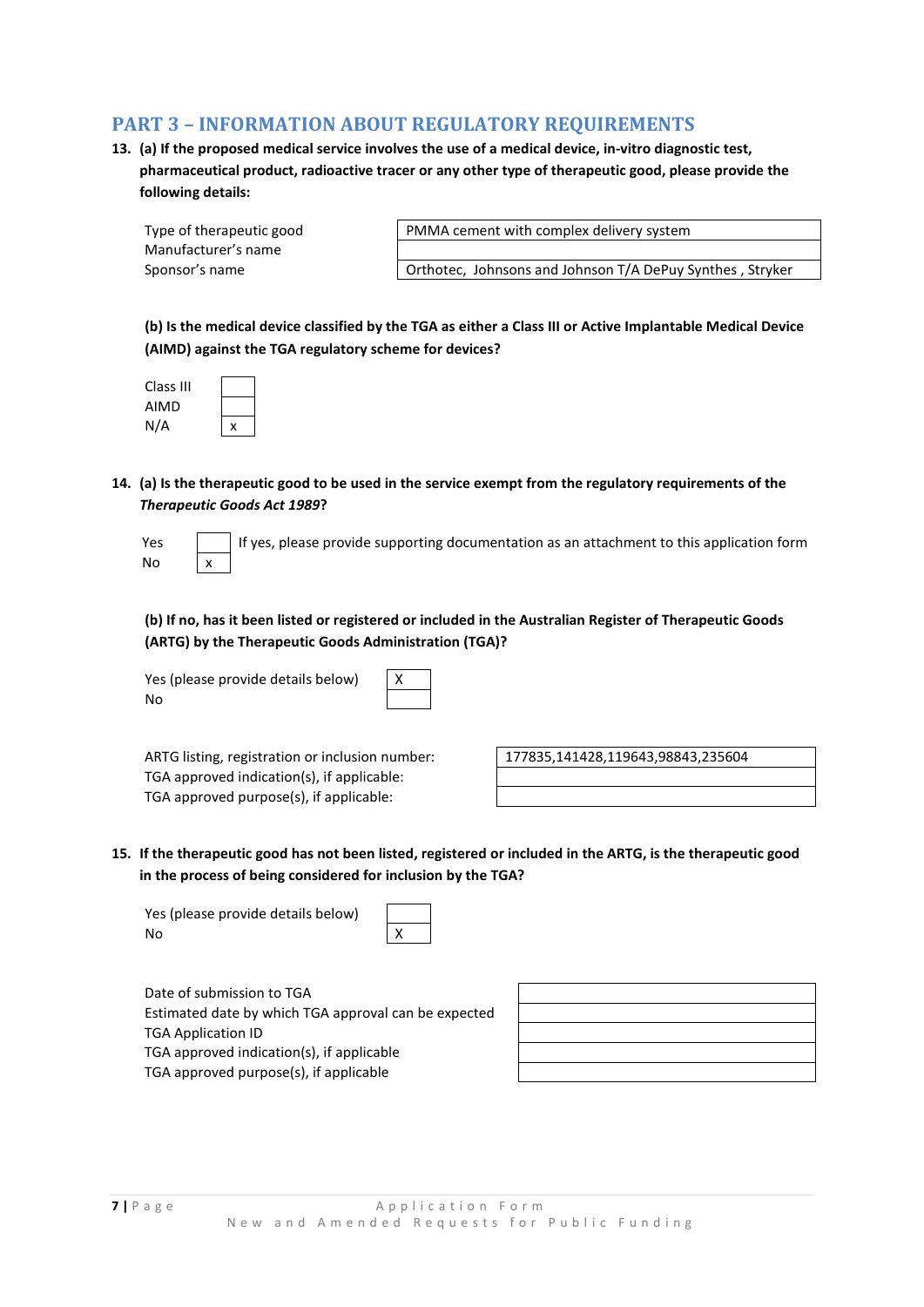# **16. If the therapeutic good is not in the process of being considered for listing, registration or inclusion by the TGA, is an application to the TGA being prepared?**

| Yes (please provide details below) |   |
|------------------------------------|---|
| No                                 | X |

Estimated date of submission to TGA Proposed indication(s), if applicable Proposed purpose(s), if applicable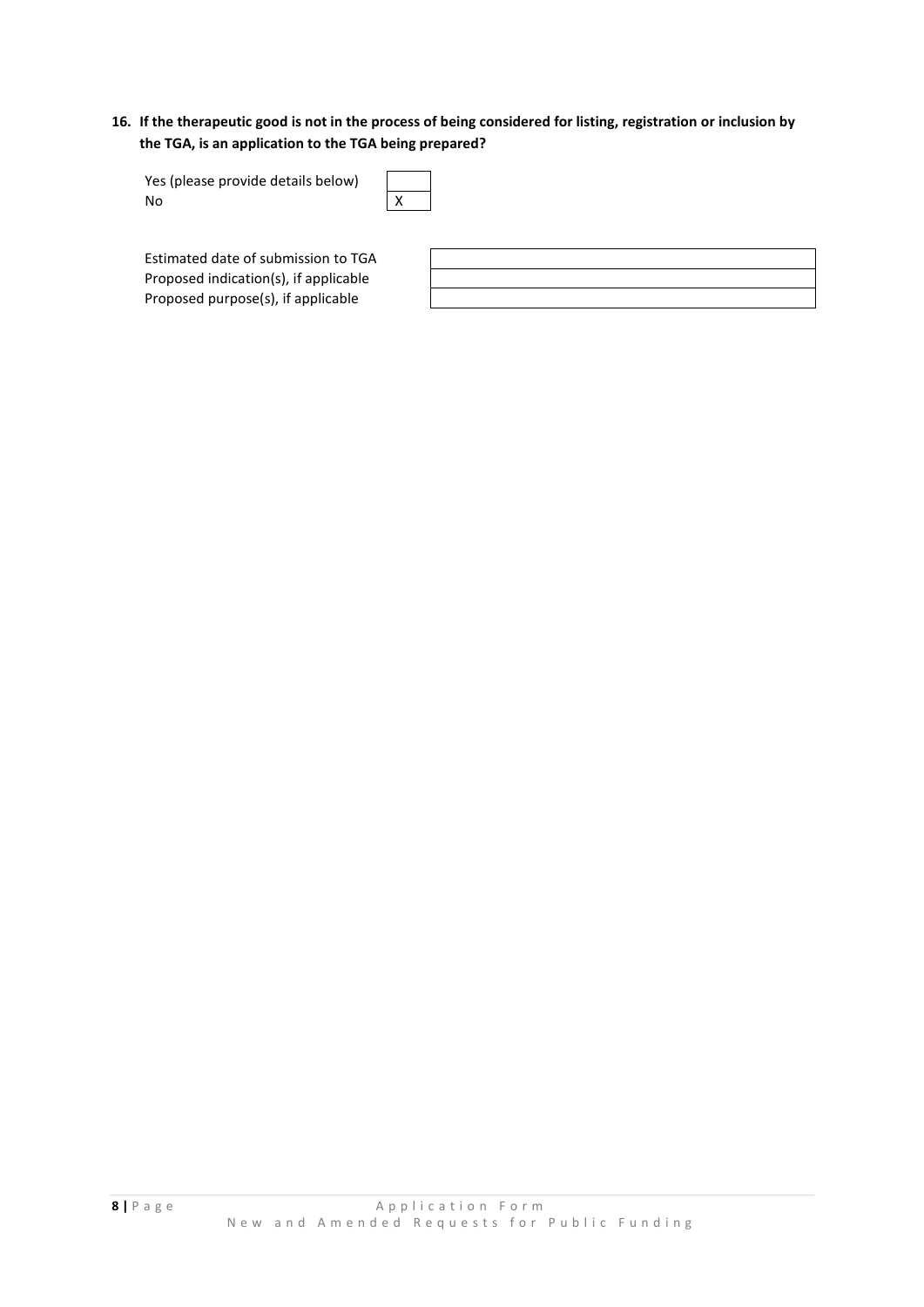# **PART 4 – SUMMARY OF EVIDENCE**

**17. Provide an overview of all key journal articles or research published in the public domain related to the proposed service that is for your application (limiting these to the English language only).** *Please do not attach full text articles, this is just intended to be a summary.*

|                | Type of<br>study<br>design<br>$\ast$ | <b>Title of journal</b><br>article or<br>research<br>project<br>(including any<br>trial identifier<br>or study lead if<br>relevant)                                                                                                     | <b>Short description</b><br>of research (max<br>50 words)**                                                                                                                                                                                                                                                                                                          | Website link to journal article or<br>research (if available)                              | Date of<br>publicat<br>ion*** |
|----------------|--------------------------------------|-----------------------------------------------------------------------------------------------------------------------------------------------------------------------------------------------------------------------------------------|----------------------------------------------------------------------------------------------------------------------------------------------------------------------------------------------------------------------------------------------------------------------------------------------------------------------------------------------------------------------|--------------------------------------------------------------------------------------------|-------------------------------|
| $\mathbf{1}$   | <b>Blinded</b><br><b>RCT</b>         | Safety and<br>efficacy of<br>vertebroplasty<br>for acute<br>painful<br>osteoporotic<br>fractures<br>(VAPOUR): a<br>multicentre,<br>randomised,<br>double-blind,<br>placebo-<br>controlled trial.<br>(Clark et al<br><b>Lancet 2016)</b> | The VAPOUR trial<br>was specifically<br>designed to<br>address a<br>recommendation<br>in the 2011 MSAC<br>report. This trial<br>targeted a<br>subgroup of<br>elderly patients<br>with severe pain<br>due to<br>osteoporotic<br>fractures of less<br>than 6 weeks<br>duration. A<br>majority were<br>hospital<br>inpatients.<br><b>NRS Pain entry</b><br>score≥ 7/10. | http://www.thelancet.com/journals/l<br>ancet/article/PIIS0140-<br>6736(16)31341-1/abstract | <b>August</b><br>2016         |
| $\overline{2}$ | <b>Blinded</b><br><b>RCT</b>         | A randomized<br>trial of<br>vertebroplasty<br>for painful<br>osteoporotic<br>vertebral<br>fractures.<br>(Buchbinder et<br>al NEJM, 2009)                                                                                                | <b>Blinded placebo</b><br>controlled trial of<br>vertebroplasty<br>for painful<br>vertebral<br>fractures up to 12<br>months old in<br>outpatients only.<br><b>NRS Pain entry</b><br>score<br>requirement not<br>defined.                                                                                                                                             | www.nejm.org/doi/full/10.1056/NEJ<br>Moa0900429                                            | <b>August</b><br>2009         |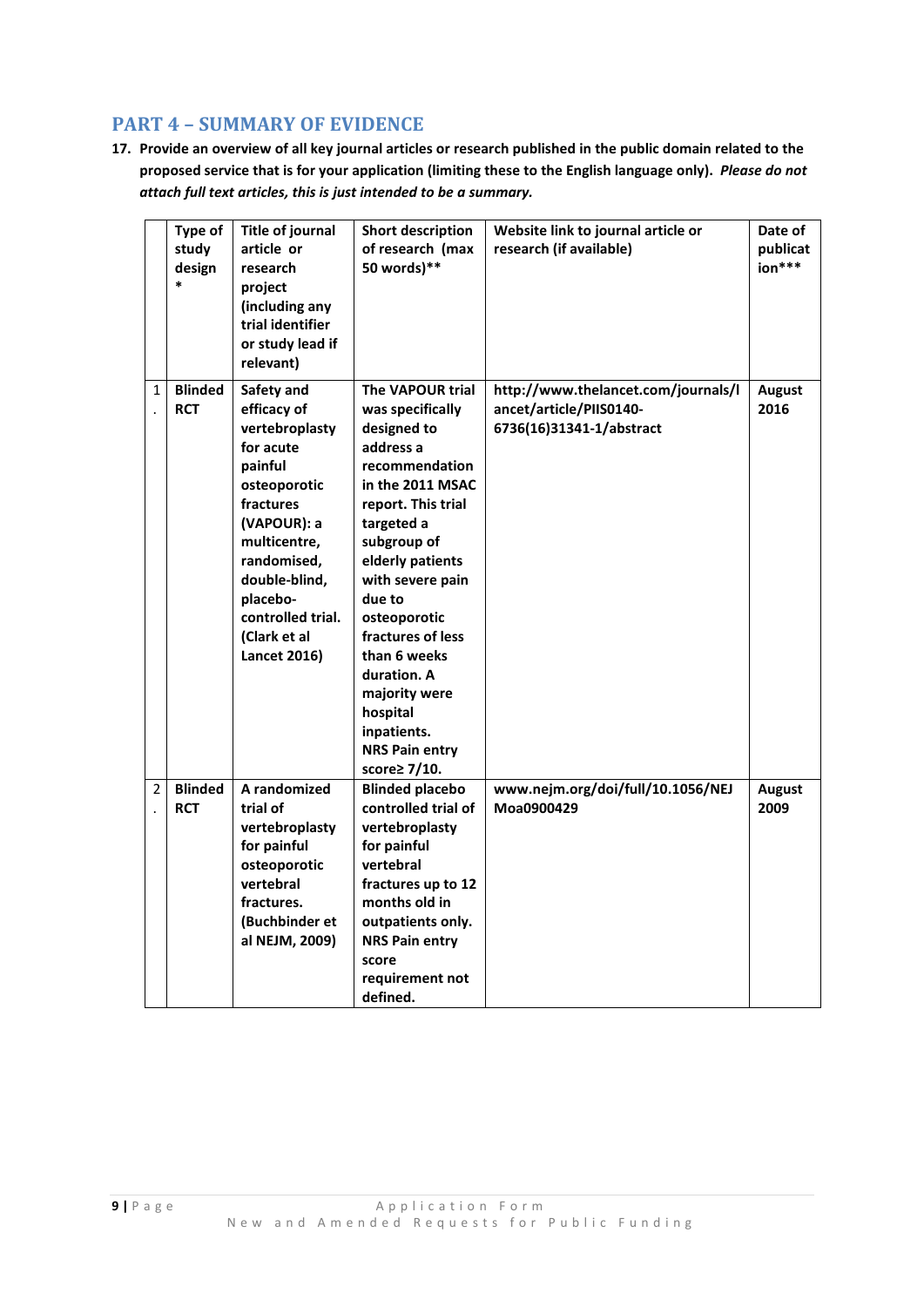|                   | Type of<br>study<br>design                                                                     | <b>Title of journal</b><br>article or<br>research<br>project<br>(including any<br>trial identifier<br>or study lead if<br>relevant)                                                                                          | <b>Short description</b><br>of research (max<br>50 words)**                                                                                                                                    | Website link to journal article or<br>research (if available)                                                                       | Date of<br>publicat<br>ion*** |
|-------------------|------------------------------------------------------------------------------------------------|------------------------------------------------------------------------------------------------------------------------------------------------------------------------------------------------------------------------------|------------------------------------------------------------------------------------------------------------------------------------------------------------------------------------------------|-------------------------------------------------------------------------------------------------------------------------------------|-------------------------------|
| 3                 | <b>Blinded</b><br><b>RCT</b>                                                                   | <b>A Randomized</b><br><b>Trial of</b><br>Vertebroplasty<br>for<br>Osteoporotic<br>Spinal<br>Fractures.<br>(Kallmes et al,<br><b>NEJM&lt;2009)</b>                                                                           | <b>Blinded placebo</b><br>controlled trial of<br>vertebroplasty<br>for painful<br>vertebral<br>fractures up to 12<br>months old.<br>Outpatients only.<br><b>NRS Pain entry</b><br>score ≥3/10. | http://www.nejm.org/doi/full/10.105<br>6/NEJMoa0900563                                                                              | <b>August</b><br>2009         |
| 4                 | Open<br>label<br><b>RCT</b>                                                                    | Vertebroplasty<br>versus<br>conservative<br>treatment in<br>acute<br>osteoporotic<br>vertebral<br>compression<br>fractures<br>(Vertos II): an<br>open-label<br>randomised<br>trial.<br>(Klazen et al,<br><b>Lancet 2010)</b> | Open label RCT<br>comparing<br>vertebroplasty to<br>conservative<br>therapy for<br>fracture less than<br>6 weeks<br>duration.<br>Outpatients only.<br><b>NRS Pain entry</b><br>score ≥5/10.    | http://dx.doi.org/10.1016/S0140-<br>6736(10)60954-3                                                                                 | Septem<br>ber<br>2010         |
| 5                 | Other<br>studies<br>have<br>been<br>summa<br>rised in<br><b>MSAC</b><br>27.1<br>assess<br>ment | <b>MSAC 27.1</b><br>assessment                                                                                                                                                                                               | Other trials not<br>considered<br>relevant to<br>conclusions in<br><b>MSAC 27.1</b><br>assessment                                                                                              | http://webarchive.nla.gov.au/gov/20<br>160615053438/http://www.msac.gov<br>.au/internet/msac/publishing.nsf/Co<br>ntent/27.1-public | <b>Nov</b><br>2011            |
| 6                 |                                                                                                |                                                                                                                                                                                                                              |                                                                                                                                                                                                |                                                                                                                                     |                               |
| 7                 |                                                                                                |                                                                                                                                                                                                                              |                                                                                                                                                                                                |                                                                                                                                     |                               |
| 8                 |                                                                                                |                                                                                                                                                                                                                              |                                                                                                                                                                                                |                                                                                                                                     |                               |
| 9                 |                                                                                                |                                                                                                                                                                                                                              |                                                                                                                                                                                                |                                                                                                                                     |                               |
| 1<br>0            |                                                                                                |                                                                                                                                                                                                                              |                                                                                                                                                                                                |                                                                                                                                     |                               |
| $\mathbf{1}$<br>1 |                                                                                                |                                                                                                                                                                                                                              |                                                                                                                                                                                                |                                                                                                                                     |                               |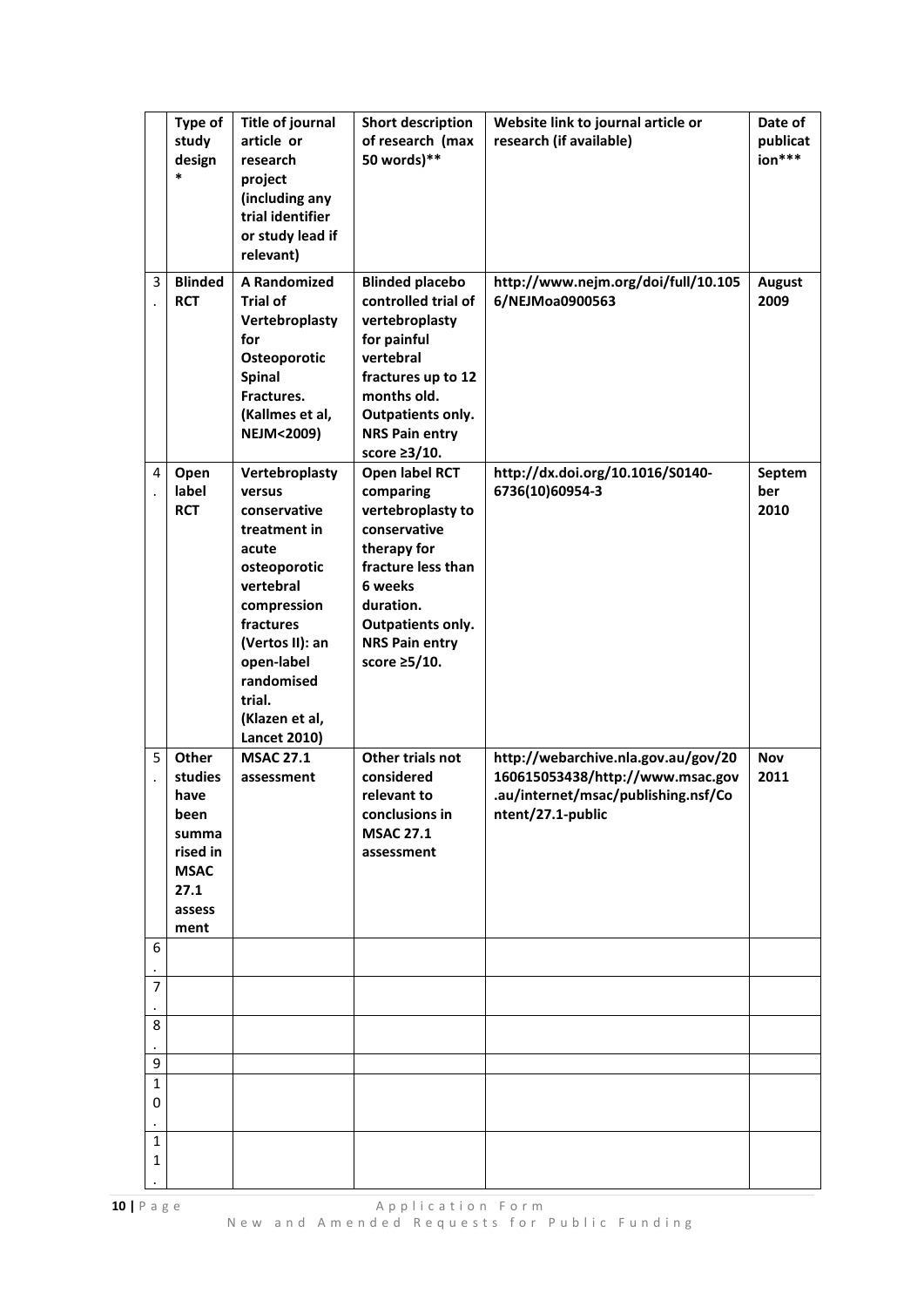|                   | Type of<br>study<br>design<br>$\ast$ | Title of journal<br>article or<br>research<br>project<br>(including any<br>trial identifier<br>or study lead if<br>relevant) | <b>Short description</b><br>of research (max<br>50 words)** | Website link to journal article or<br>research (if available) | Date of<br>publicat<br>$ion***$ |
|-------------------|--------------------------------------|------------------------------------------------------------------------------------------------------------------------------|-------------------------------------------------------------|---------------------------------------------------------------|---------------------------------|
| $\mathbf{1}$<br>2 |                                      |                                                                                                                              |                                                             |                                                               |                                 |
| 1<br>3            |                                      |                                                                                                                              |                                                             |                                                               |                                 |
| $\mathbf{1}$<br>4 |                                      |                                                                                                                              |                                                             |                                                               |                                 |
| $\mathbf{1}$<br>5 |                                      |                                                                                                                              |                                                             |                                                               |                                 |

*\* Categorise study design, for example meta-analysis, randomised trials, non-randomised trial or observational study, study of diagnostic accuracy, etc.* 

*\*\*Provide high level information including population numbers and whether patients are being recruited or in post-recruitment, including providing the trial registration number to allow for tracking purposes. \**\*\* *If the publication is a follow-up to an initial publication, please advise.*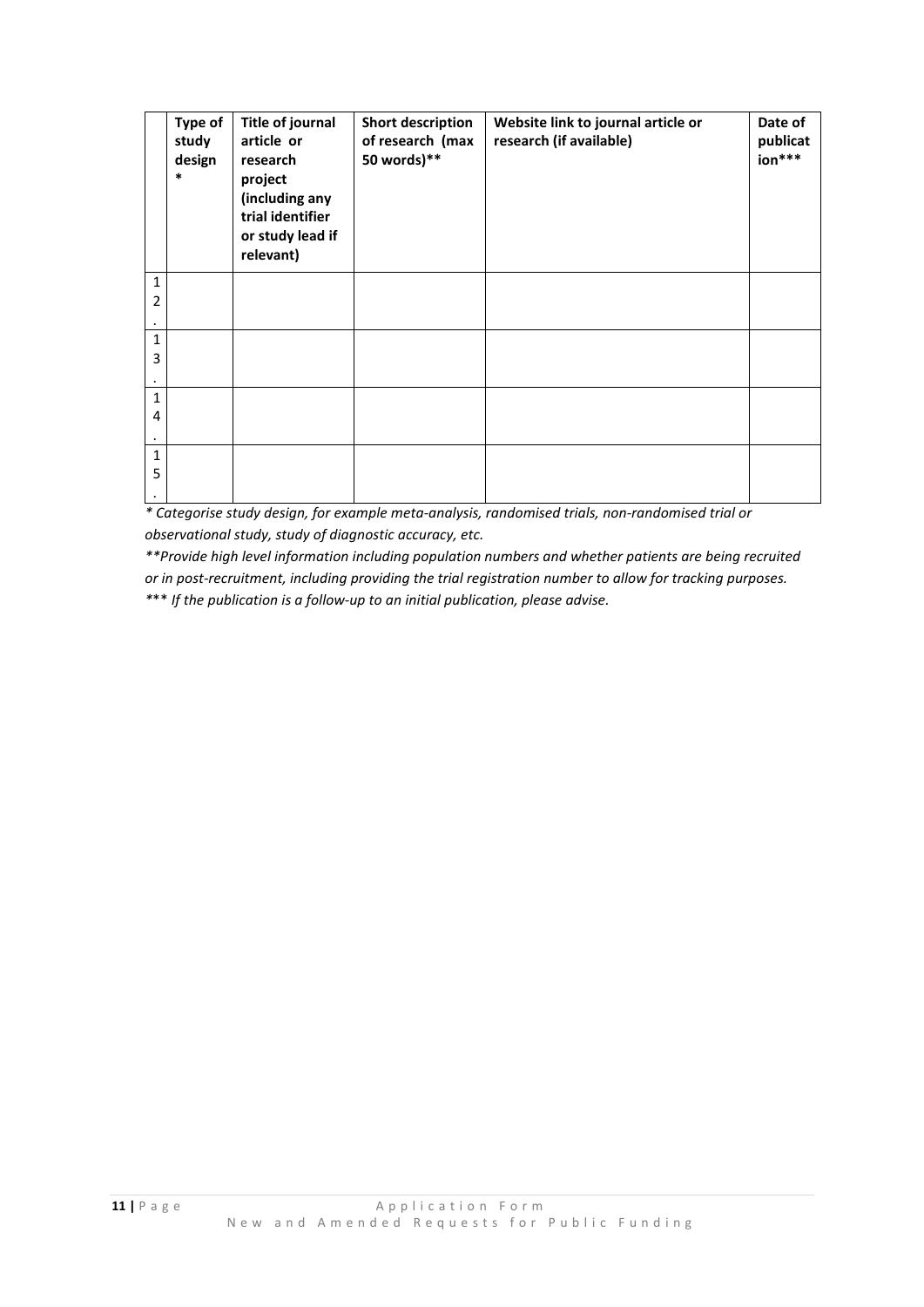**18. Identify yet to be published research that may have results available in the near future that could be relevant in the consideration of your application by MSAC (limiting these to the English language only).** *Please do not attach full text articles, this is just intended to be a summary.*

|           | Type of        | Title of       | <b>Short description</b> | Website link to research (if available) | Date** |
|-----------|----------------|----------------|--------------------------|-----------------------------------------|--------|
|           | study          | research       | of research (max         |                                         | $\ast$ |
|           | design*        | (includin      | 50 words)**              |                                         |        |
|           |                | g any          |                          |                                         |        |
|           |                | trial          |                          |                                         |        |
|           |                | identifier     |                          |                                         |        |
|           |                | if             |                          |                                         |        |
|           |                | relevant)      |                          |                                         |        |
| 1.        | <b>Blinded</b> | <b>VERTOS4</b> | <b>Blinded, placebo</b>  | https://www.ncbi.nlm.nih.gov/pubmed     | Don't  |
|           | <b>RCT</b>     |                | controlled trial of      | /21466679                               | know   |
|           |                |                | vertebroplasty for       |                                         |        |
|           |                |                | patients with            |                                         |        |
|           |                |                | painful vertebral        |                                         |        |
|           |                |                | fractures less than      |                                         |        |
|           |                |                | 6 weeks duration         |                                         |        |
|           |                |                | at time of               |                                         |        |
|           |                |                | enrolment.               |                                         |        |
|           |                |                | <b>Outpatients only.</b> |                                         |        |
|           |                |                | NRS pain entry           |                                         |        |
|           |                |                | ≥5/10.                   |                                         |        |
|           |                |                | Recruitment              |                                         |        |
|           |                |                | completed.               |                                         |        |
| 2.        |                |                |                          |                                         |        |
| 3.<br>4.  |                |                |                          |                                         |        |
| 5.        |                |                |                          |                                         |        |
| 6.        |                |                |                          |                                         |        |
| 7.        |                |                |                          |                                         |        |
| 8.        |                |                |                          |                                         |        |
| 9.        |                |                |                          |                                         |        |
| 10        |                |                |                          |                                         |        |
| 11        |                |                |                          |                                         |        |
|           |                |                |                          |                                         |        |
| 12        |                |                |                          |                                         |        |
| $\bullet$ |                |                |                          |                                         |        |
| 13        |                |                |                          |                                         |        |
| 14        |                |                |                          |                                         |        |
|           |                |                |                          |                                         |        |
| 15        |                |                |                          |                                         |        |
|           |                |                |                          |                                         |        |
|           |                |                |                          |                                         |        |

*\* Categorise study design, for example meta-analysis, randomised trials, non-randomised trial or observational study, study of diagnostic accuracy, etc.*

*\*\*Provide high level information including population numbers and whether patients are being recruited or in post-recruitment.*

*\**\*\**Date of when results will be made available (to the best of your knowledge).*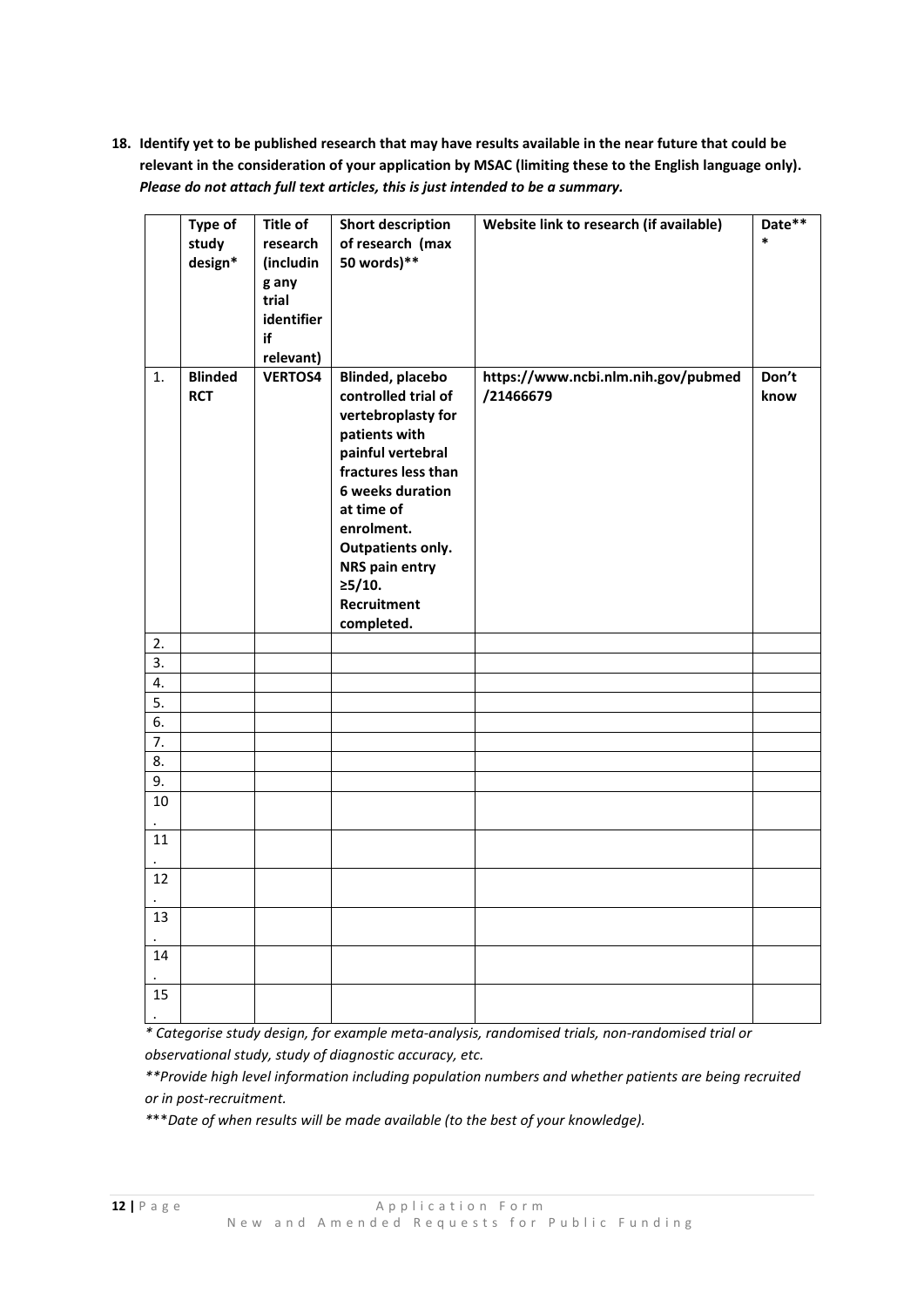# **PART 5 – CLINICAL ENDORSEMENT AND CONSUMER INFORMATION**

**19. List all appropriate professional bodies / organisations representing the group(s) of health professionals who provide the service (please attach a letter of support for each group nominated).**

Interventional Radiologists (letter from Interventional Radiology Society of Australasia attached)

## **20. List any professional bodies / organisations that may be impacted by this medical service (i.e. those who provide the comparator service).**

Aside from vertebroplasty, only intensified and extended conservative medical measures are usually considered for the management of painful vertebral fractures that are unresponsive to initial medical management. This may involve medical therapy directed by Aged Care physicians, General Practitioners, Rheumatologists, Endocrinologist or spine surgeons. Physiotherapy may assist in the rehabilitation phase. This may involve prolonged hospitalisation.

# **21. List the relevant consumer organisations relevant to the proposed medical service (please attach a letter of support for each consumer organisation nominated).**

Osteoporosis Sydney Support Group (letter has been requested and will be forwarded to MSAC). Please do not wait for this letter before processing this application.

**22. List the relevant sponsor(s) and / or manufacturer(s) who produce similar products relevant to the proposed medical service.**

Sponsors manufacturing appropriate products listed in answer to Question 11 and Question 13.

**23. Nominate two experts who could be approached about the proposed medical service and the current clinical management of the service(s):**

| Name of expert 1           | <b>REDACTED</b> |
|----------------------------|-----------------|
| Telephone number(s)        | <b>REDACTED</b> |
| Email address              | <b>REDACTED</b> |
| Justification of expertise | <b>REDACTED</b> |
|                            |                 |

| Name of expert 2           | <b>REDACTED</b> |
|----------------------------|-----------------|
| Telephone number(s)        | <b>REDACTED</b> |
| Email address              | <b>REDACTED</b> |
| Justification of expertise | <b>REDACTED</b> |

*Please note that the Department may also consult with other referrers, proceduralists and disease specialists to obtain their insight.*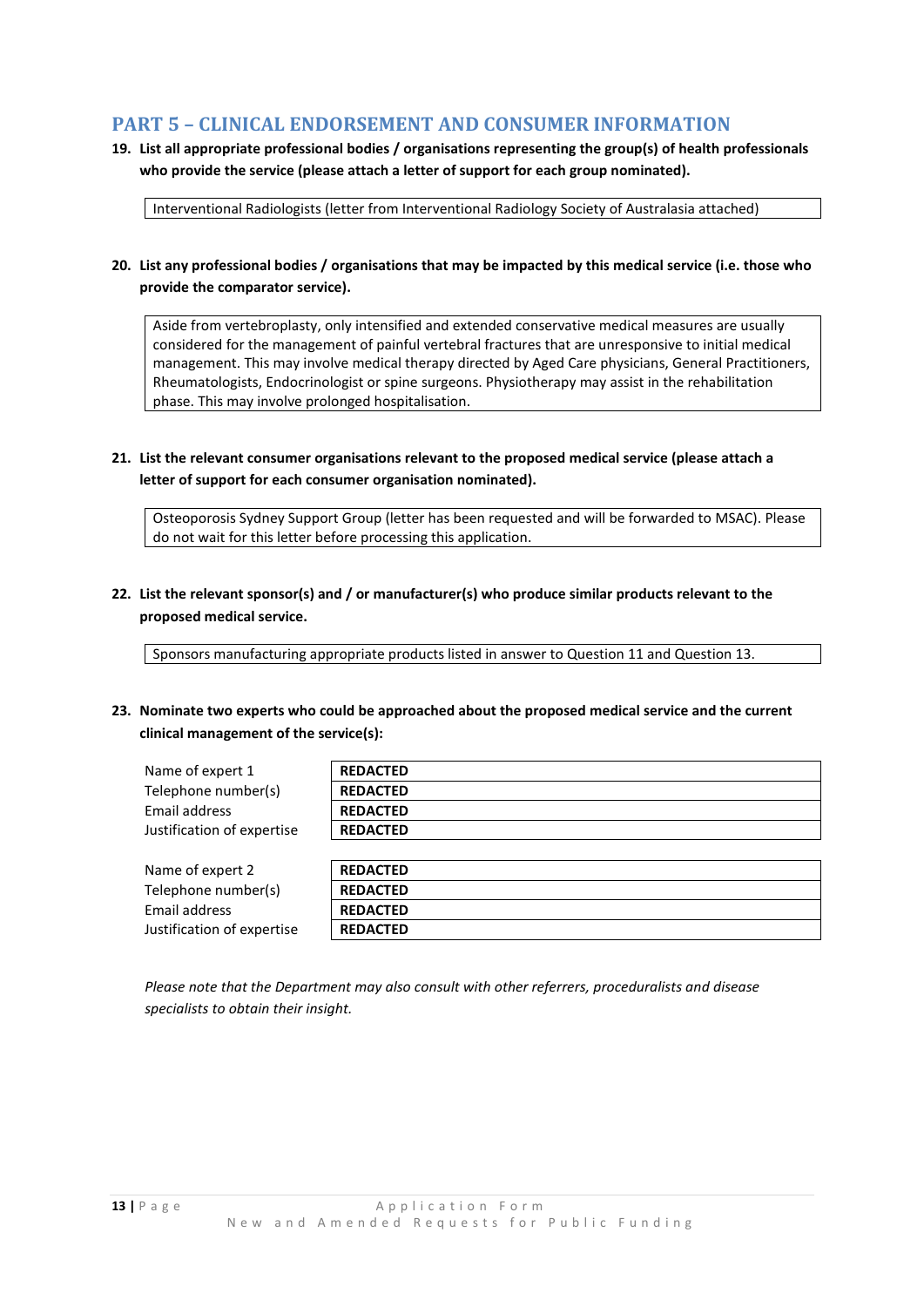# **PART 6 – POPULATION (AND PRIOR TESTS), INDICATION, COMPARATOR, OUTCOME (PICO)**

*PART 6a – INFORMATION ABOUT THE PROPOSED POPULATION*

**24. Define the medical condition, including providing information on the natural history of the condition and a high level summary of associated burden of disease in terms of both morbidity and mortality.**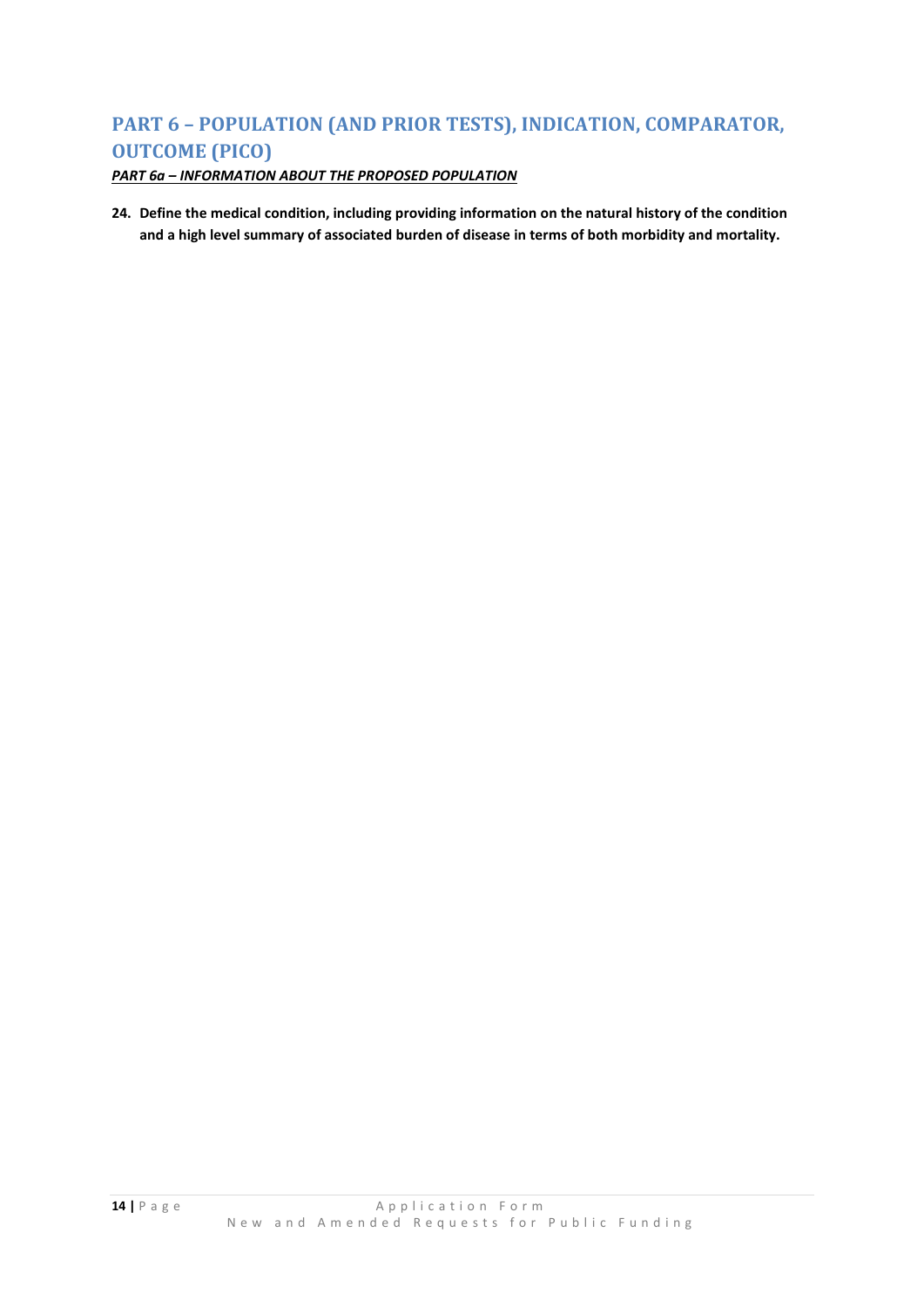Osteoporotic vertebral fractures affect an estimated 1.4 million patients in the world annually (Johnell et al 2006). Although many patients with vertebral fractures experience mild symptoms, a subset of patients develop significant disability and complications due to pain and some require hospitalisation (Jacobsen et al, 1992). Standard therapy, comprising rest, analgesia and mobilisation is often poorly tolerated in the elderly with the adverse effects of analgesia and immobilisation leading to additional health problems including poor cognition, increased risk of falls, constipation and nausea (Goldstein et al 2015).

The overall burden of osteoporotic vertebral fractures including those with minimal symptoms, was described in the MSAC 2011 vertebroplasty assessment 27.1, page 24, thus:

*"Vertebral fracture occurs in a broad demographic of patients with clinical presentation that is highly*  varied, ranging from asymptomatic to life-threatening or disabling. Consequently, epidemiological *evaluation of the burden of this condition is fraught with difficulty. Vertebral fractures are associated with both a short-term and potentially long-term reduction in QOL (Lips et al. 1999) and a modest increase in mortality, which is most pronounced in the first year after fracture (Johnell et al. 2004), but equates to about a 5 per cent increase in 5-year mortality (Woolf & Pfleger 2003). As well as acute pain, vertebral fractures can lead to chronic pain, immobility, depression and impaired respiratory function (Lips et al. 1999). Having experienced at least one (prevalent) vertebral fracture is associated with a significantly increased risk of subsequent fractures, comparable to the risk implied by osteoporosis itself (Pasco et al.2006). When kyphotic deformity is present, the effect of vertebral fracture can become severe or critical. Compression of the spinal cord may occur, indicating the need for open surgical decompression. In the absence of neurological compromise, kyphosis may impair biomechanical or respiratory function (Lombardi Jr et al. 2005).Risk of vertebral fracture is higher in women than in men, and increases exponentially with age (Sanders et al. 1999b). The lifetime risk of osteoporotic fracture is estimated at 1 in 2 in Australian women and 1 in 3 in Australian men (Access Economics Pty Limited 2001). Vertebral fracture represents 46 per cent of diagnosed osteoporotic fractures. The most significant risk factor for vertebral fracture is osteoporosis; the presence of vertebral fracture is sometimes used as a definition of 'clinical osteoporosis' (Lips et al. 1999).Estimating the burden of disease associated with vertebral fracture is hampered by the notion that not all clinically significant vertebral fractures are diagnosed and not all diagnosed vertebral fractures are clinically significant (It is estimated that 50 to 75 per cent of vertebral fractures are asymptomatic (Cummings & Melton 2002), although they are regularly diagnosed through incidental radiographic findings (Sanders et al. 1999b). There is also evidence of systematic underestimation of the incidence and burden relating to clinical vertebral fracture, owing to patients' reluctance to seek clinical evaluation of lower back pain (Nevitt et al. 1998). Also negatively biasing the estimates of the incidence or prevalence of vertebral fracture is the fact that radiographic confirmation of mild to moderate fracture will not alter management, and hence radiographic confirmation of a clinical diagnosis of vertebral fracture is not routine in healthier patients."*

This current application is only concerned with the subgroup of patients with osteoporotic fractures who have age >60 years, severe pain (NRS pain score≥ 7/10) which is not adequately controlled by medical therapy, fracture duration less than 6 weeks duration. This group includes both hospital inpatients and outpatients. The only randomised controlled trial to collect data on the natural history of this severely afflicted patient subgroup is the VAPOUR trial. The control group of 59 patients in this trial had mean age 80, severe osteoporosis (mean QCT T score Lumbar spine of -4.5), mean baseline NRS pain score of 8.6/10 and mean baseline Roland Morris Disability score of 19.8/24. 57% of the group were inpatients. The median duration of hospital stay was 22.6 days (range 6 to71). At the final data collection time of 6 months, 3 patients had died and another 2 had developed spinal cord compression (one managed with surgical decompression and spinal fusion and the other developing paraplegia). At 6 months, 53% still had moderate or severe pain and 76% were still using analgesics. There was a mean 63% vertebral body height loss in the fracture at 6 months in the control group with 16% mean additional collapse since baseline.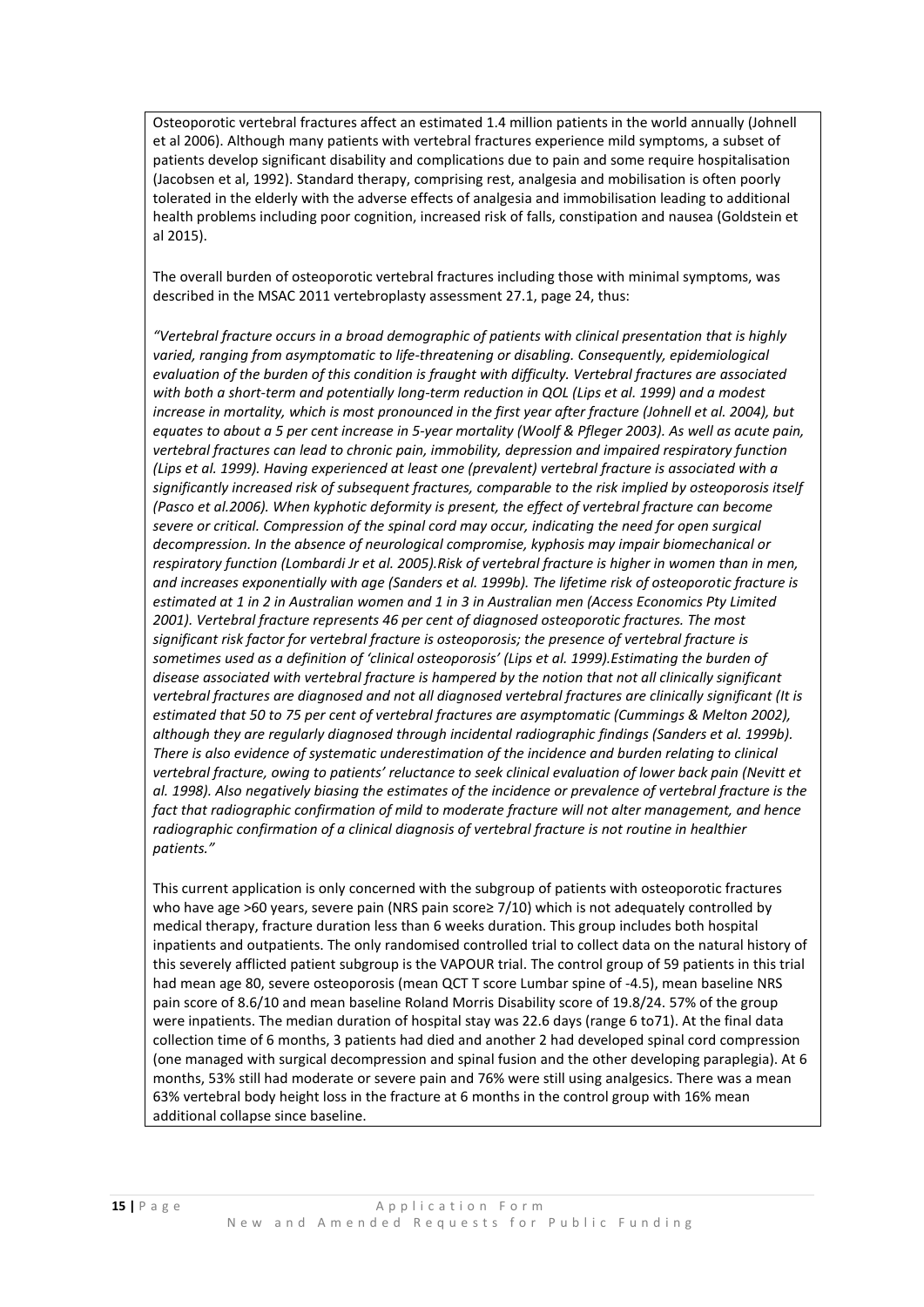**25. Specify any characteristics of patients with the medical condition, or suspected of, who are proposed to be eligible for the proposed medical service, including any details of how a patient would be investigated, managed and referred within the Australian health care system in the lead up to being considered eligible for the service.**

The eligible patient population are patients greater than 60 years of age, with acute, severe back due to one or two osteoporotic vertebral fractures within 6 weeks of fracture onset. The symptoms of pain should be severe (estimated at greater than or equal to 7 out of 10 on an NRS pain scale), and poorly controlled by oral analgesics. Most patients with severely painful acute fractures are seen by their general practitioner or alternatively present by ambulance to the emergency room of hospitals and are hospitalised. Medical specialists particularly aged care physicians, rheumatologists, endocrinologists, and spine surgeons may also consult the patient in this acute, early fracture phase. The patient should have a spinal radiograph to confirm a fracture. The patient should be referred to Interventional Radiology for assessment of vertebroplasty. The patient will need an MRI to confirm recent fracture consistent with the location of the acute pain. The MRI is arranged by either the Interventional radiologist or the referring physician. If MRI is contra-indicated, SPECT-CT nuclear medicine imaging should be obtained.

If the MRI confirms a suitable fracture and the patient's symptoms are severe and of less than 6 weeks duration, then vertebroplasty should be offered to the patient without delay. The more quickly the procedure is performed the better the technical and clinical outcome.

**26. Define and summarise the current clinical management pathway** *before* **patients would be eligible for the proposed medical service (supplement this summary with an easy to follow flowchart [as an attachment to the Application Form] depicting the current clinical management pathway up to this point).**

This application is for patients meeting eligibility criteria of age>60, vertebral fracture on x-ray, pain of severe level (NRS pain ≥7/10) and duration for less than 6 weeks. First line treatment is medical therapy: analgesics including simple analgesics ±opiates, rest followed by assisted mobilisation ± physiotherapy. Some patients cope with the symptoms at home and others are hospitalised for pain control or due to loss of function. If symptoms are adequately controlled with medical therapy then vertebroplasty is not required. If patient's symptoms are not well controlled with medical therapy then they are candidates for vertebroplasty. They should undergo either MRI or SPECT-CT imaging (If MRI contraindicated). If they are still considered appropriate for vertebroplasty after this further imaging then the intervention should be offered to the patient without delay, as the outcomes are better the earlier the intervention. If MRI precludes vertebroplasty then the patient remains on medical therapy alone unless there is a complication such as spinal cord compression requiring open, decompressive surgery.

## *PART 6b – INFORMATION ABOUT THE INTERVENTION*

## **27. Describe the key components and clinical steps involved in delivering the proposed medical service.**

1. Trial of conservative therapy by primary physician

2..Referral of suitable patients to an interventional Radiologist for assessment

3. MRI to confirm appropriate fracture

4. Vertebroplasty performed in an Interventional radiology suite either as an inpatient (If patient hospitalised already) or as an outpatient as a day surgery procedure.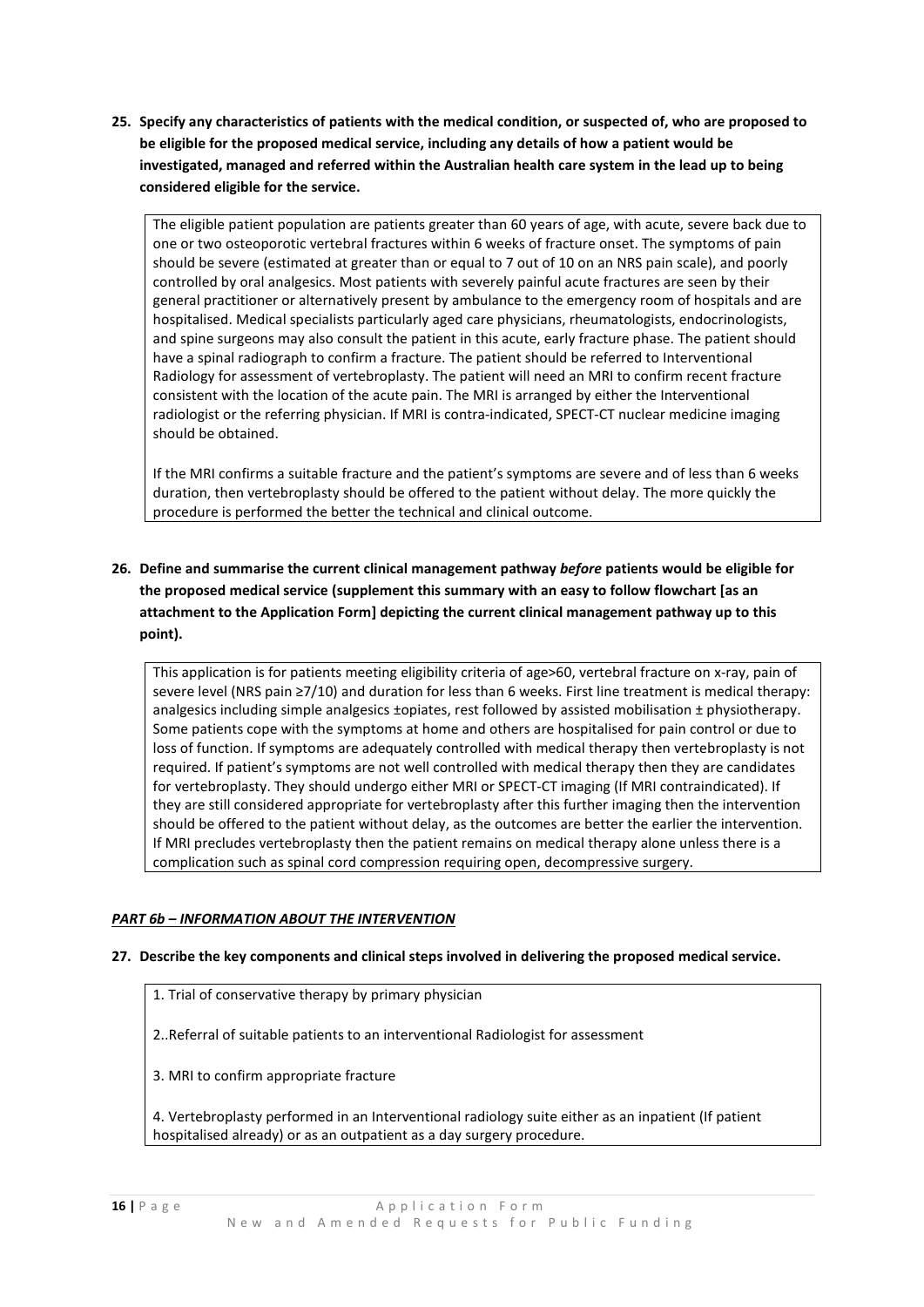**28. Does the proposed medical service include a registered trademark component with characteristics that distinguishes it from other similar health components?**

No

**29. If the proposed medical service has a prosthesis or device component to it, does it involve a new approach towards managing a particular sub-group of the population with the specific medical condition?**

Yes it involves using PMMA kits with complex delivery systems that are already listed on the prostheses schedule, to treat severely painful, acute osteoporotic vertebral fractures less than 6 weeks duration.

**30. If applicable, are there any limitations on the provision of the proposed medical service delivered to the patient (i.e. accessibility, dosage, quantity, duration or frequency).**

The patient should not have more than three vertebral levels treated at a single treatment session, for safety reasons. It is rare to have more than 2 acute (less than 6 weeks) vertebral fractures so few patients should require more than 2 levels injected anyway.

**31. If applicable, identify any healthcare resources or other medical services that would need to be delivered at the same time as the proposed medical service.**

Conscious sedation may be administered by the Interventional Radiologist if required

**32. If applicable, advise which health professionals will primarily deliver the proposed service.**

Interventional Radiologists

**33. If applicable, advise whether the proposed medical service could be delegated or referred to another professional for delivery.**

No

**34. If applicable, specify any proposed limitations on who might deliver the proposed medical service, or who might provide a referral for it.**

Providers should be restricted to Interventional Radiologists trained for Tier B procedures as per IRSA and RANZCR guidelines, including training in vertebroplasty. Rarely, other specialist such as pain physicians or spinal surgeons who can demonstrate training in Interventional Radiology spinal techniques, including vertebroplasty. Referrals should come from from a medical practitioner including General Practitioners who most frequently manage these patients in the acute phase.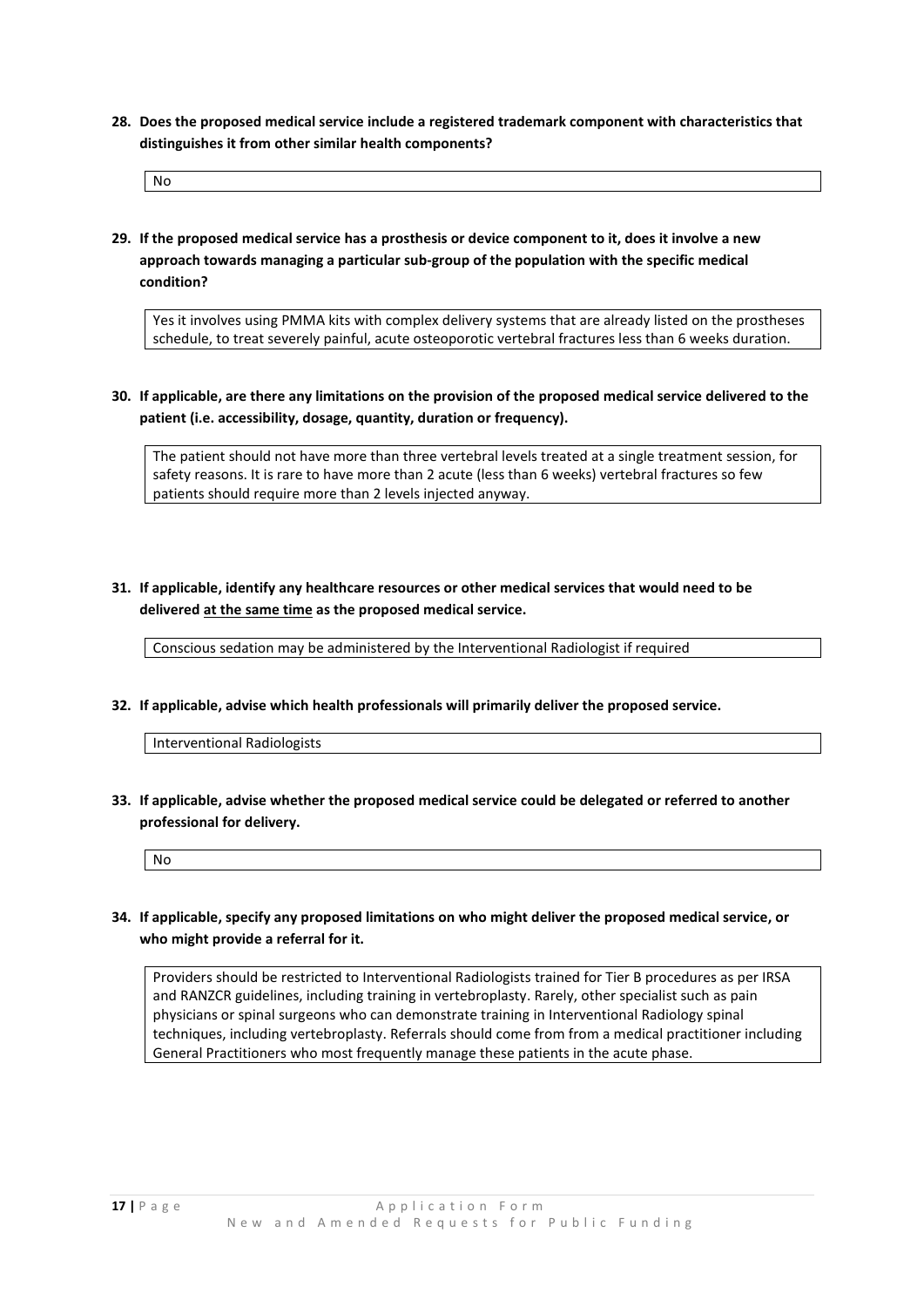# **35. If applicable, advise what type of training or qualifications would be required to perform the proposed service as well as any accreditation requirements to support service delivery.**

Training in Interventional Radiology Tier B techniques (IRSA and RANZCR guidelines) including training in vertebroplasty.

# **36. (a) Indicate the proposed setting(s) in which the proposed medical service will be delivered (select all relevant settings)**

| Inpatient private hospital     |  |
|--------------------------------|--|
| Inpatient public hospital      |  |
| Outpatient clinic              |  |
| <b>Emergency Department</b>    |  |
| Consulting rooms               |  |
| Day surgery centre             |  |
| Residential aged care facility |  |
| Patient's home                 |  |
| Laboratory                     |  |
| Other - please specify         |  |
|                                |  |

# **(b) Where the proposed medical service is provided in more than one setting, please describe the rationale related to each.**

Can be performed as an inpatient for patient's already hospitalised prior to referral for vertebroplasty or in a day surgery setting for outpatients. The Day Surgery centre would need to be equipped with a fluoroscopic Interventional radiology suite and these are usually only found in larger hospitals.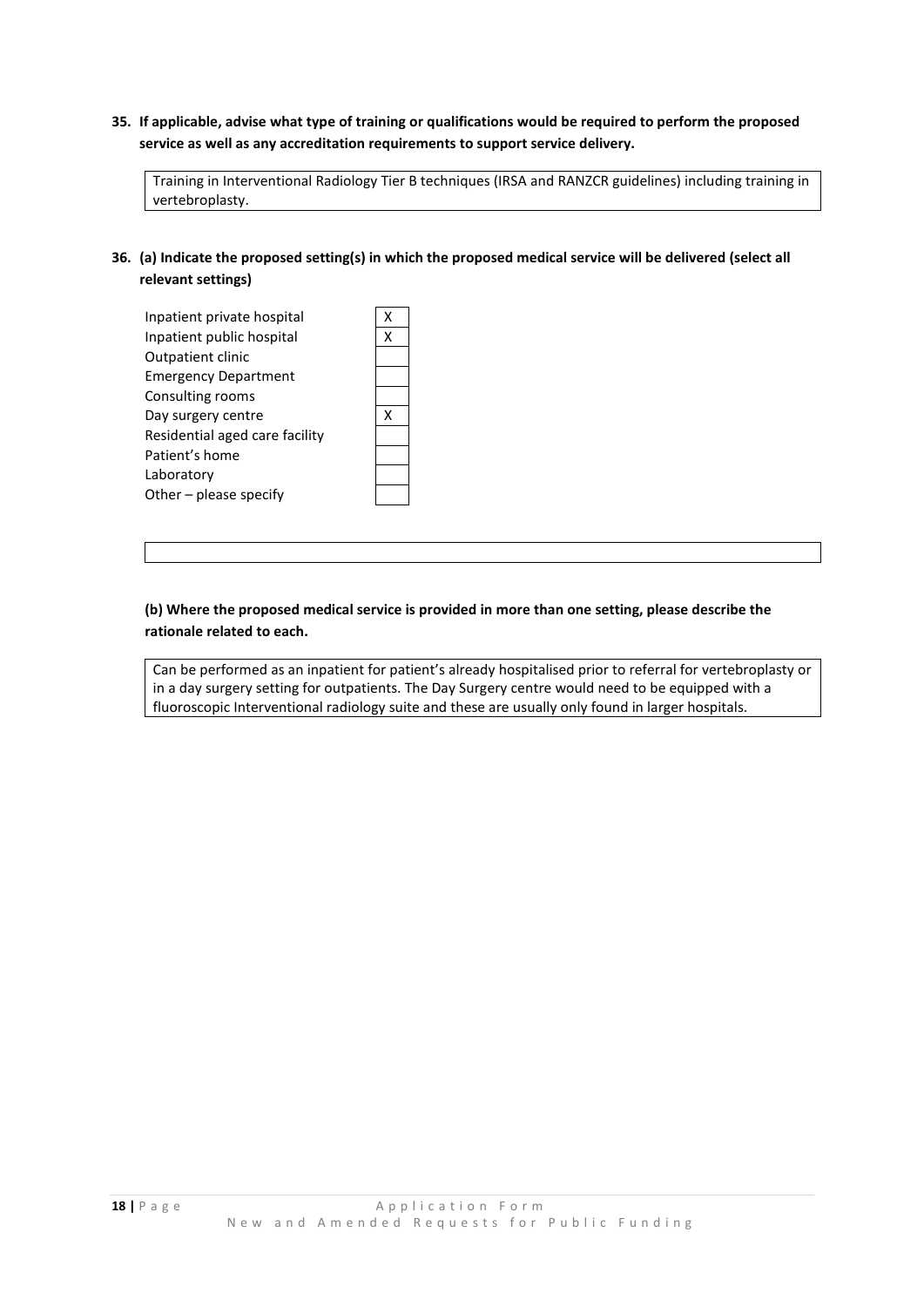#### **37. Is the proposed medical service intended to be entirely rendered in Australia?**

| Yes                       |  |  |  |
|---------------------------|--|--|--|
| No (please specify below) |  |  |  |
|                           |  |  |  |
|                           |  |  |  |
|                           |  |  |  |

## *PART 6c – INFORMATION ABOUT THE COMPARATOR(S)*

**38. Nominate the appropriate comparator(s) for the proposed medical service, i.e. how is the proposed population currently managed in the absence of the proposed medical service being available in the Australian health care system (including identifying health care resources that are needed to be delivered at the same time as the comparator service).**

Aside from vertebroplasty, only intensified and extended conservative medical measures are usually considered for the management of painful vertebral fractures that are unresponsive to initial medical management. For patients with osteoporotic fractures, conservative second-line management may include extended hospitalisation, increased dose of narcotic analgesics, imaging guided spinal injections of facet joints, muscle relaxants, heat treatments, anti-resorptive agents, falls prevention strategies, or bed rest followed by early mobilisation. Back bracing is rarely used in this fragile, often disabled population of patients. Physiotherapy is often used in the rehabilitation phase as the patient learns to gain confidence mobilising again particularly after prolonged bed rest.

**39. Does the medical service that has been nominated as the comparator have an existing MBS item number(s)?**

Yes (please provide all relevant MBS numbers below) No X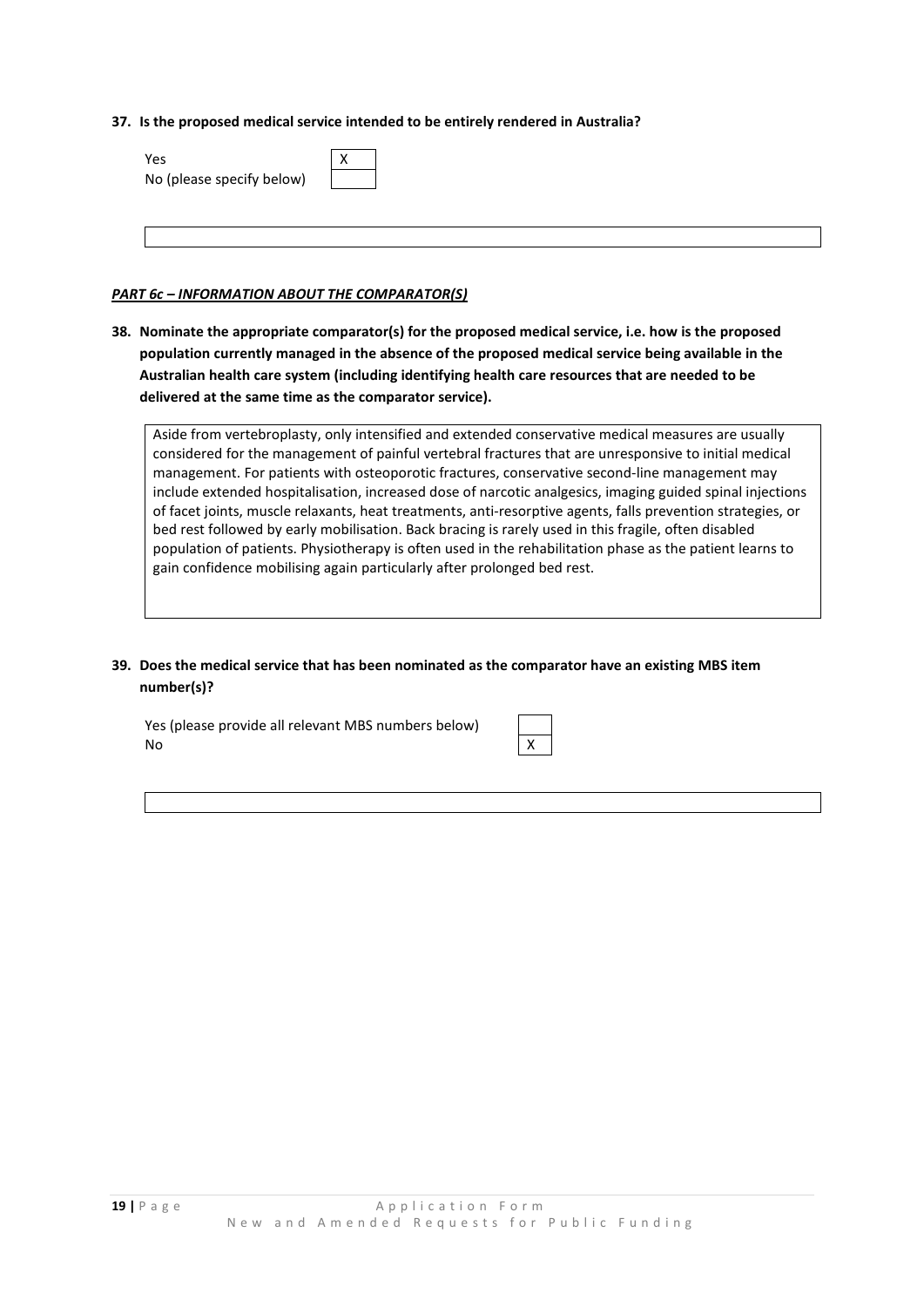**40. Define and summarise the current clinical management pathways that patients may follow** *after* **they receive the medical service that has been nominated as the comparator (supplement this summary with an easy to follow flowchart [as an attachment to the Application Form] depicting the current clinical management pathway that patients may follow from the point of receiving the comparator onwards including health care resources).**

This application is for patients meeting eligibility criteria of age>60, vertebral fracture on x-ray, pain of severe level (NRS pain ≥7/10) and duration for less than 6 weeks. First line treatment is medical therapy: analgesics including simple analgesics ±opiates, rest followed by assisted mobilisation ± physiotherapy. Some patients cope with the symptoms at home and others are hospitalised for pain control or due to loss of function. If symptoms are not adequately controlled with first line medical therapy then the dose of narcotic analgesic medication would be increased and if the patient is not coping at home, the patient may be hospitalised for pain relief and support. This can include hospitalisation of the partner if the afflicted patient is the carer. Referral to a specialist physician may occur. Early mobilisation is attempted often with the supervision of physiotherapy. Once the patient is able to start mobilising again, rehabilitation may commence to facilitate confidence with mobilisation and independence before discharge home. This may involve transfer of the patient to a specialist rehabilitation hospital.

If spinal cord compression occurs due to uncontrolled collapse of the fracture, then decompressive surgery may be required.

# **41. (a) Will the proposed medical service be used in addition to, or instead of, the nominated comparator(s)?**

| Yes | x |
|-----|---|
| No  |   |

# **(b) If yes, please outline the extent of which the current service/comparator is expected to be substituted.**

Vertebroplasty will be used in addition to the current comparator of medical therapy. It may result in reduced duration of hospitalisation and analgesic use.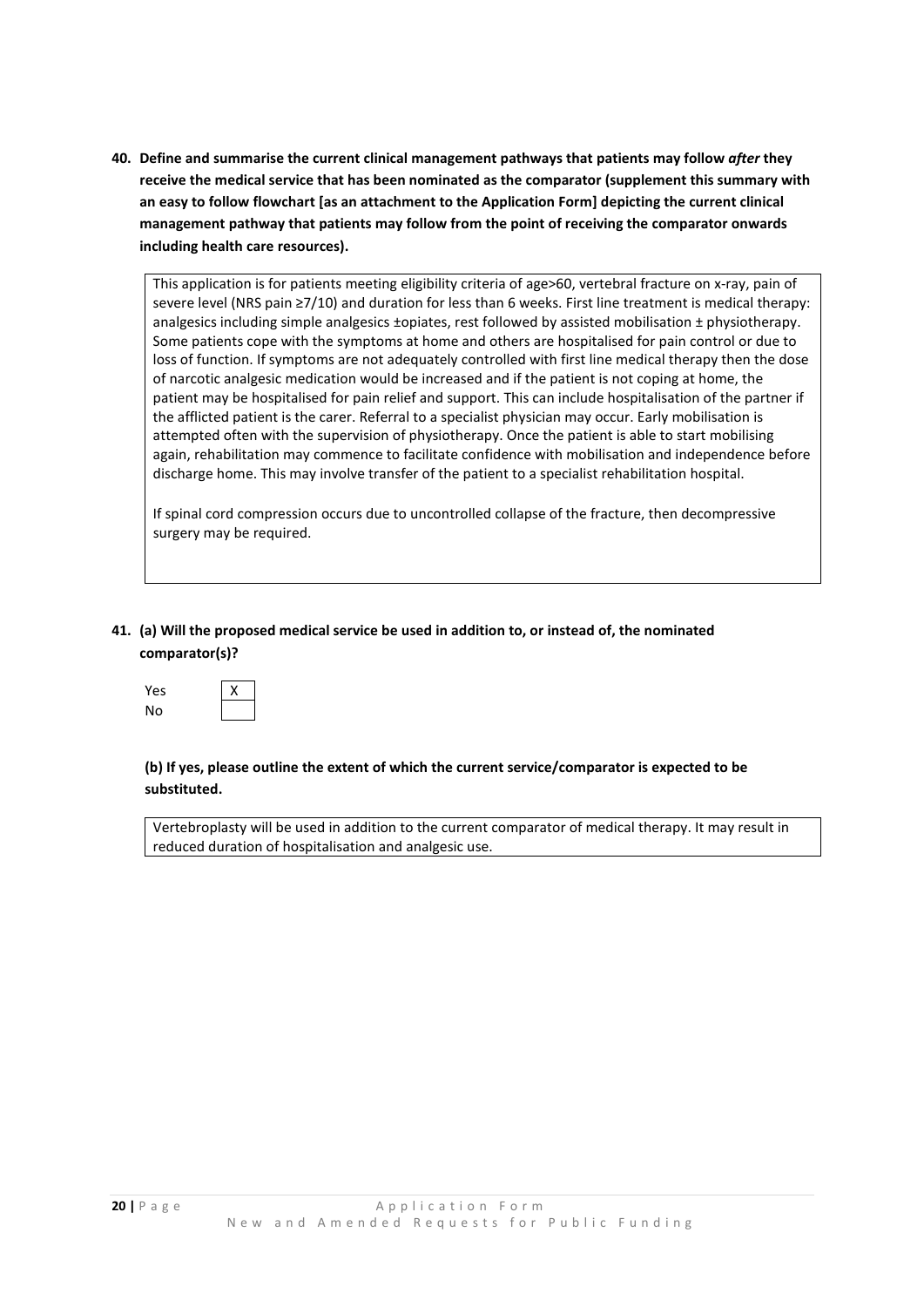**42. Define and summarise how current clinical management pathways (from the point of service delivery onwards) are expected to change as a consequence of introducing the proposed medical service including variation in health care resources (Refer to Question 39 as baseline).**

The addition of vertebroplasty to usual medical therapy will add another potential therapy for patients with severe, uncontrolled (despite medical therapy) back pain due to acute (<6/52) osteoporotic fractures. This subgroup of elderly patients should be referred for consideration of vertebroplasty, undergo MRI imaging and if appropriate be offered vertebroplasty.

Vertebroplasty adds the procedure costs to the conservative clinical pathway. Vertebroplasty results in improved clinical outcomes in this patient group, causing reduced duration of hospitalisation (for patients hospitalised at the time of referral), causing a saving in health expenditures. There is also some reduction in analgesic use following vertebroplasty.

## *PART 6d – INFORMATION ABOUT THE CLINICAL OUTCOME*

# **43. Summarise the clinical claims for the proposed medical service against the appropriate comparator(s), in terms of consequences for health outcomes (comparative benefits and harms).**

The VAPOUR trial examined this directly on the advice of MSAC assessment 27.1 which described the requirement for such a trial. It shows clinically significant improvement in pain reduction, disability reduction, anatomic deformity of the fracture, and the duration of hospital stay for the defined subgroup of patients with severe pain treated with vertebroplasty within 6 weeks of fracture onset.

#### **44. Please advise if the overall clinical claim is for:**

Superiority Non-inferiority

**45. List the key health outcomes (major and minor – prioritising major key health outcomes first) that will need to be specifically measured in assessing the clinical claim of the proposed medical service versus the comparator:**

| <b>Safety Outcomes</b>                                                                                                                                                |
|-----------------------------------------------------------------------------------------------------------------------------------------------------------------------|
| Mortality is either reduced or equal with vertebroplasty (conflicting publications)                                                                                   |
| New fracture incidence is equal in conservative vs vertebroplasty                                                                                                     |
| Risk of complication due to either natural history of fracture collapse (conservative therapy risk) and<br>procedural complication (vertebroplasty group) is balanced |
|                                                                                                                                                                       |
| <b>Clinical Effectiveness Outcomes</b>                                                                                                                                |
| Reduced pain in vertebroplasty group at all time points from 3 days to 6 months                                                                                       |
| Reduced disability in vertebroplasty group at 1 month, 3 months and 6 months post intervention                                                                        |
| Trend toward improved quality of life scores in vertebroplasty group                                                                                                  |
| Reduced fracture deformity by 36% of vertebral height in the vertebroplasty group                                                                                     |
| Reduced duration of median hospital stay by 5.5 days in vertebroplasty group                                                                                          |
|                                                                                                                                                                       |

Reduced analgesic use at 3 months and 6 months post vertebroplasty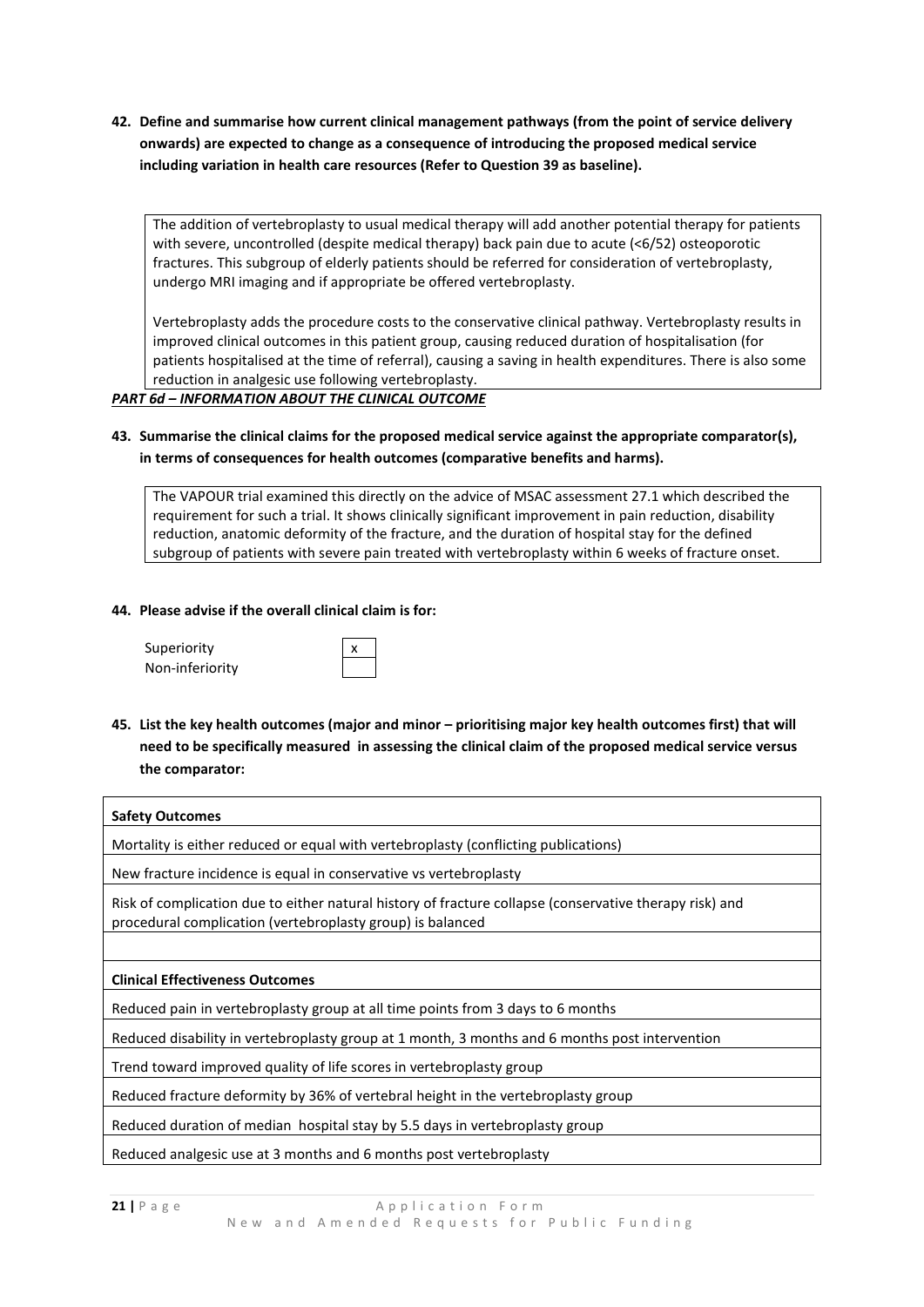# **PART 7 – INFORMATION ABOUT ESTIMATED UTILISATION**

## **46. Estimate the prevalence and/or incidence of the proposed population.**

This is a relatively small subgroup in the large population of patients with osteoporotic vertebral fractures. The prevalence is small but significant and includes most patients hospitalised with acute osteoporotic spinal fractures, and an almost equal number of outpatients.

#### **47. Estimate the number of times the proposed medical service(s) would be delivered to a patient per year.**

The majority of patients would require one vertebroplasty, but a minority will sustain another vertebral fracture in the same year. Some of these will not suffer severe pain with the new fracture but others will, so perhaps10-15% of patients may benefit from another vertebroplasty in the same year.

#### **48. How many years would the proposed medical service(s) be required for the patient?**

It is a lifetime intervention for a particular episode, or fracture. It may need to be repeated in another vertebral level, were the patient to sustain another severely painful fracture in the future. Patients having sustained one painful vertebral fracture are at increased risk of future vertebral fractures although these may or may not present clinically with severe pain.

# **49. Estimate the projected number of patients who will utilise the proposed medical service(s) for the first full year.**

Prior to removal of the interim MBS item number 35400 for vertebroplasty in November 2011, the MBS item number 35400 was used 667 times in Australia between July 2008 and June 2009 and 645 times between July 2010 and June 2011. As the current application targets a smaller sub-group of patients, with both severe pain (NRS pain ≥7/10) and fractures less than 6 weeks duration, we would estimate annual use of MBS item number to be less than this, probably about 400-500 cases per year.

# **50. Estimate the anticipated uptake of the proposed medical service over the next three years factoring in any constraints in the health system in meeting the needs of the proposed population (such as supply and demand factors) as well as provide commentary on risk of 'leakage' to populations not targeted by the service.**

The uptake would be estimated as above, 400-500 cases per year. These cases are already occurring in both the public and private hospitals. The public hospital patients can access the treatment for free due to Medicare not affecting public hospital practice. In the private hospitals, the patients are required to pay for the procedure themselves due to the link between Medicare and the health Funds. There is no difficulty in the system meeting these demand because it is already happening, and all necessary infrastructure is in place. Chance of leakage to non-targeted population is small given the history of modest usage of vertebroplasty when Medicare funding was available.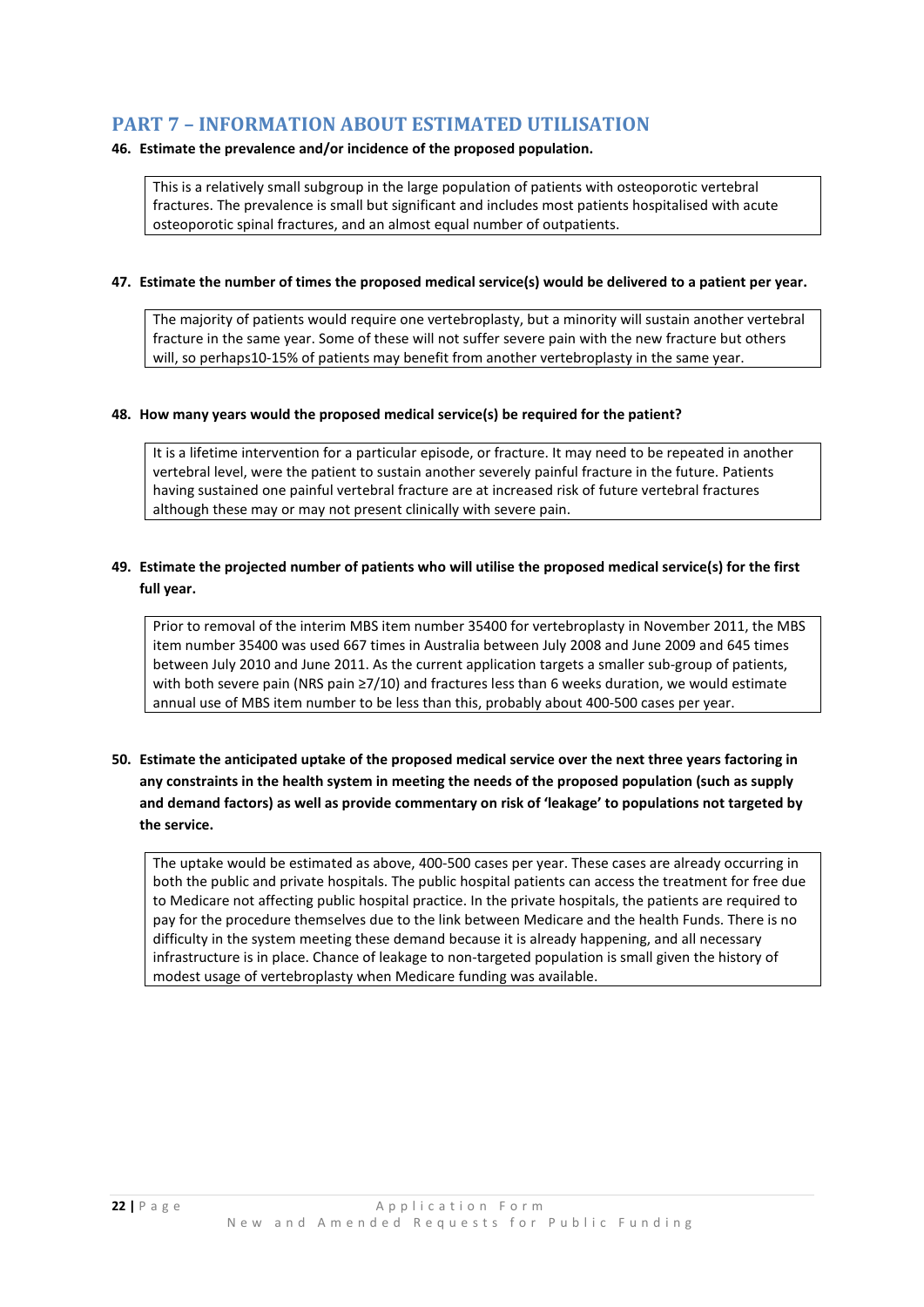# **PART 8 – COST INFORMATION**

# **51. Indicate the likely cost of providing the proposed medical service. Where possible, please provide overall cost and breakdown.**

Additional work up imaging MRI spine schedules cost \$358. Procedure including prosthesis (\$500) and Medicare schedule fees (proposed Vertebroplasty fee of\$700 plus imaging fee MBS item 61109 of \$258.90), and theatre cost for one hour (estimate \$1,000), would be \$2,418/procedure. So total cost for vertebroplasty including work up imaging is \$2733. Likely saving of 5.5 hospital days for inpatients (estimated bed fees \$850/night) is \$4675. There are probably further savings in this inpatient group due to reduced imaging, medication, physiotherapy and ancillary costs inevitably accumulating for inpatients. Reduction in costs caused by spinal cord compression in the conservative group. Reduction in analgesic costs in vertebroplasty group.

Overall expenditure would be reduced for inpatients and there would be modest expenditure increase for outpatients. Overall projection of cost to the health system is roughly revenue neutral.

## **52. Specify how long the proposed medical service typically takes to perform.**

Approximately one hour from patient entering the IR suite to leaving the suite.

**53. If public funding is sought through the MBS, please draft a proposed MBS item descriptor to define the population and medical service usage characteristics that would define eligibility for MBS funding.**

Category 3-therapeutic procedures Proposed item descriptor VERTEBROPLASTY, for the treatment of a painful osteoporotic vertebral compression fracture, where Patient aged >60 Pain is severe (numeric rated pain score ≥7 out of 10) Symptoms poorly controlled by analgesic therapy Severe pain duration <6 weeks MRI (or SPECT\_CT if MRI unavailable) evidence of acute vertebral fracture Fee: \$(700)

The fee has been calculated from previous fee prior to removal in 2011 plus CPI increase since then.